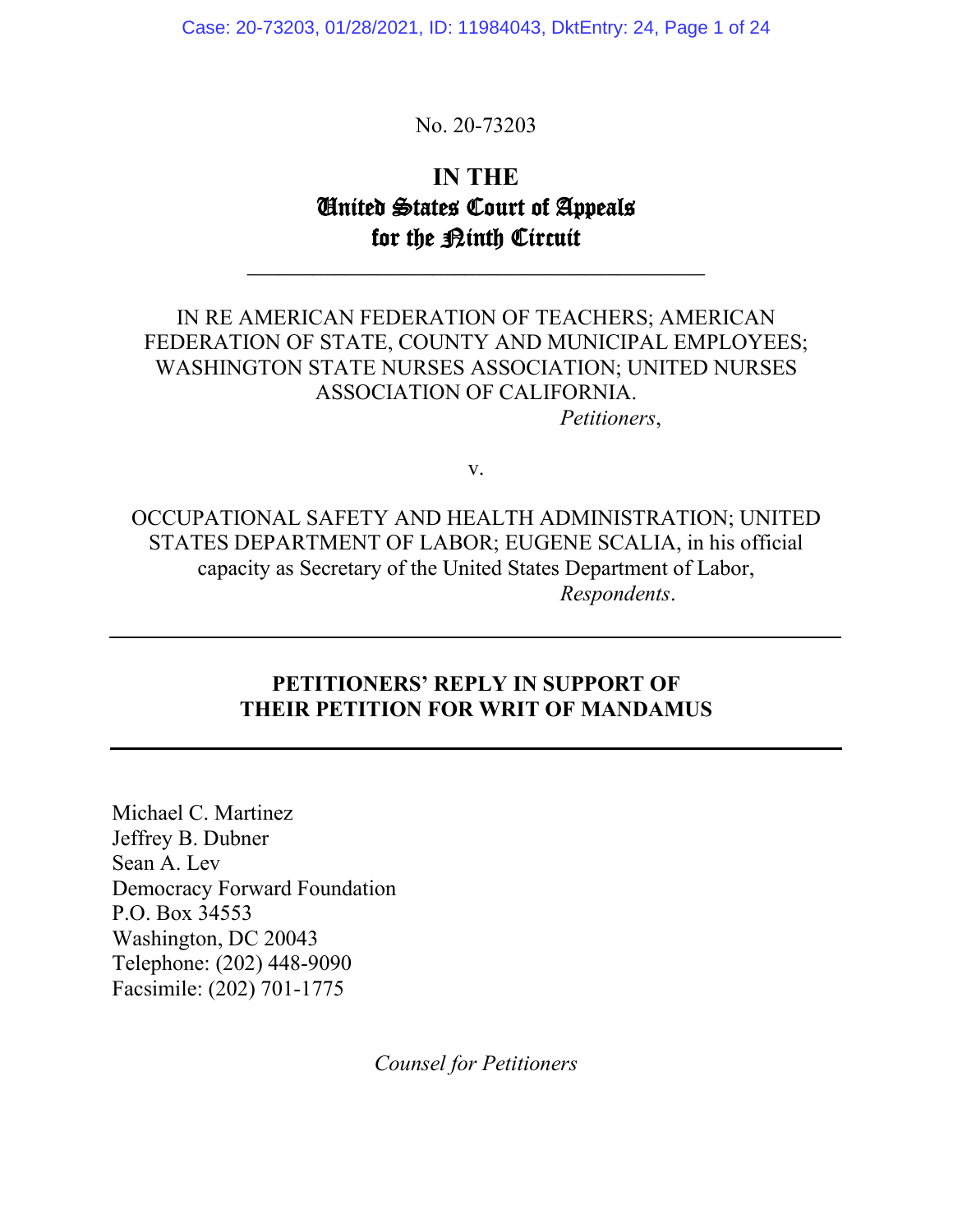# **TABLE OF CONTENTS**

| $\mathbf{I}$ .                                                                                                                                                                                                    |  |
|-------------------------------------------------------------------------------------------------------------------------------------------------------------------------------------------------------------------|--|
| II.                                                                                                                                                                                                               |  |
| OSHA's Delay of the Infectious Diseases Standard is Unreasonable 11<br>III.<br>A. OSHA has a duty to issue the Infectious Diseases Standard. 11<br>B. OSHA's delay in issuing the Infectious Diseases Standard is |  |
|                                                                                                                                                                                                                   |  |
|                                                                                                                                                                                                                   |  |
|                                                                                                                                                                                                                   |  |
|                                                                                                                                                                                                                   |  |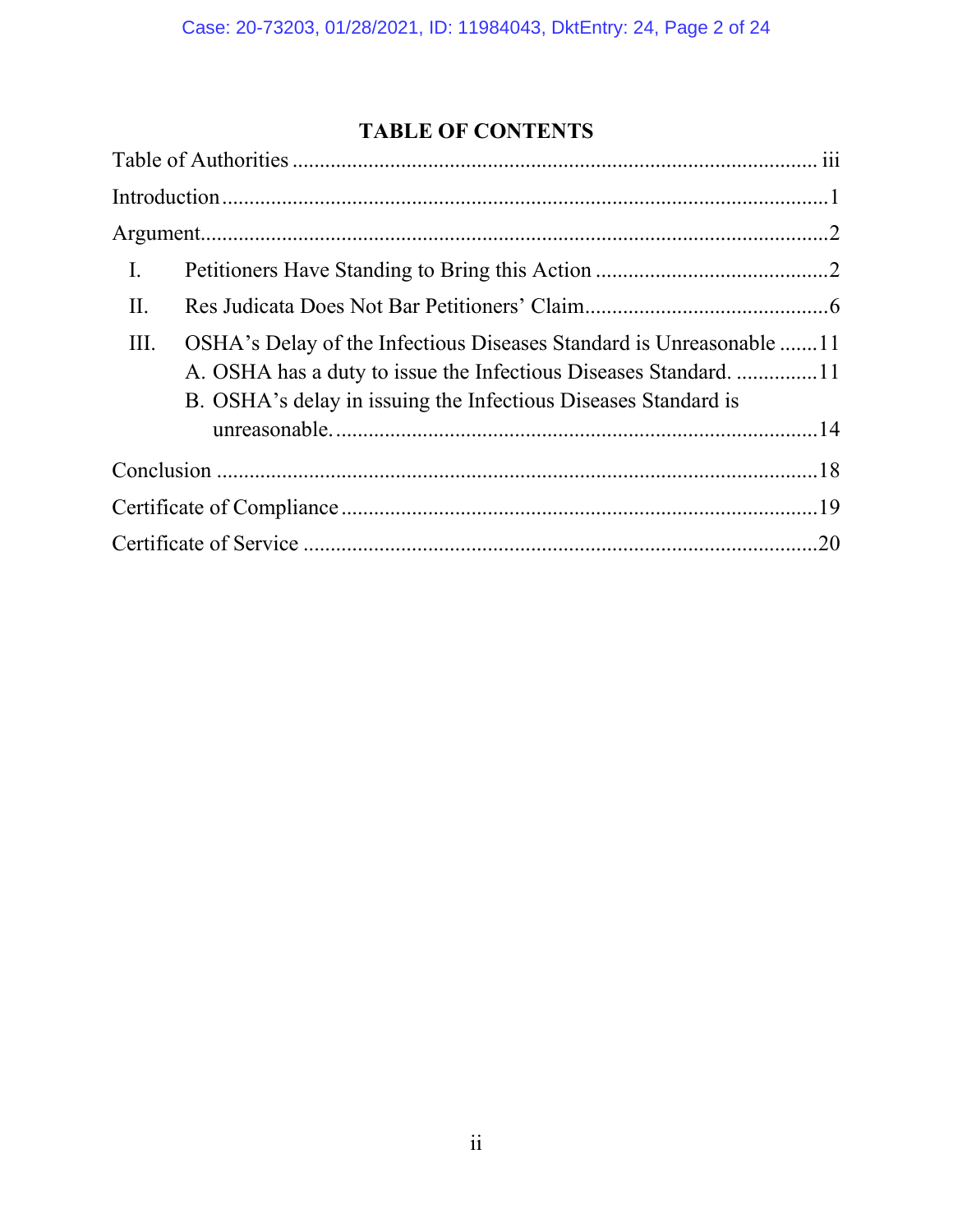# **TABLE OF AUTHORITIES**

# **Page(s)**

# **Cases**

| In re A Cmty. Voice,                               |
|----------------------------------------------------|
| In re AFL-CIO,                                     |
| Cent. Delta Water Agency v. United States,         |
| Garity v. APWU Nat'l Labor Org.,                   |
| Howard v. City of Coos Bay,                        |
| Hyatt v. U.S. Patent and Trademark Off. ("USPTO"), |
| Massachusetts v. EPA,                              |
| In re Nat. Res. Def. Council, Inc.,                |
| ProShipLine Inc. v. Aspen Infrastructures Ltd.,    |
| Pub. Citizen Health Research Grp. v. Auchter,      |
| Pub. Citizen Health Research Grp. v. Chao,         |
| Pub. Citizen Health Resource Grp. v. Comm'r, FDA,  |
| Public Citizen, Inc. v. Trump,                     |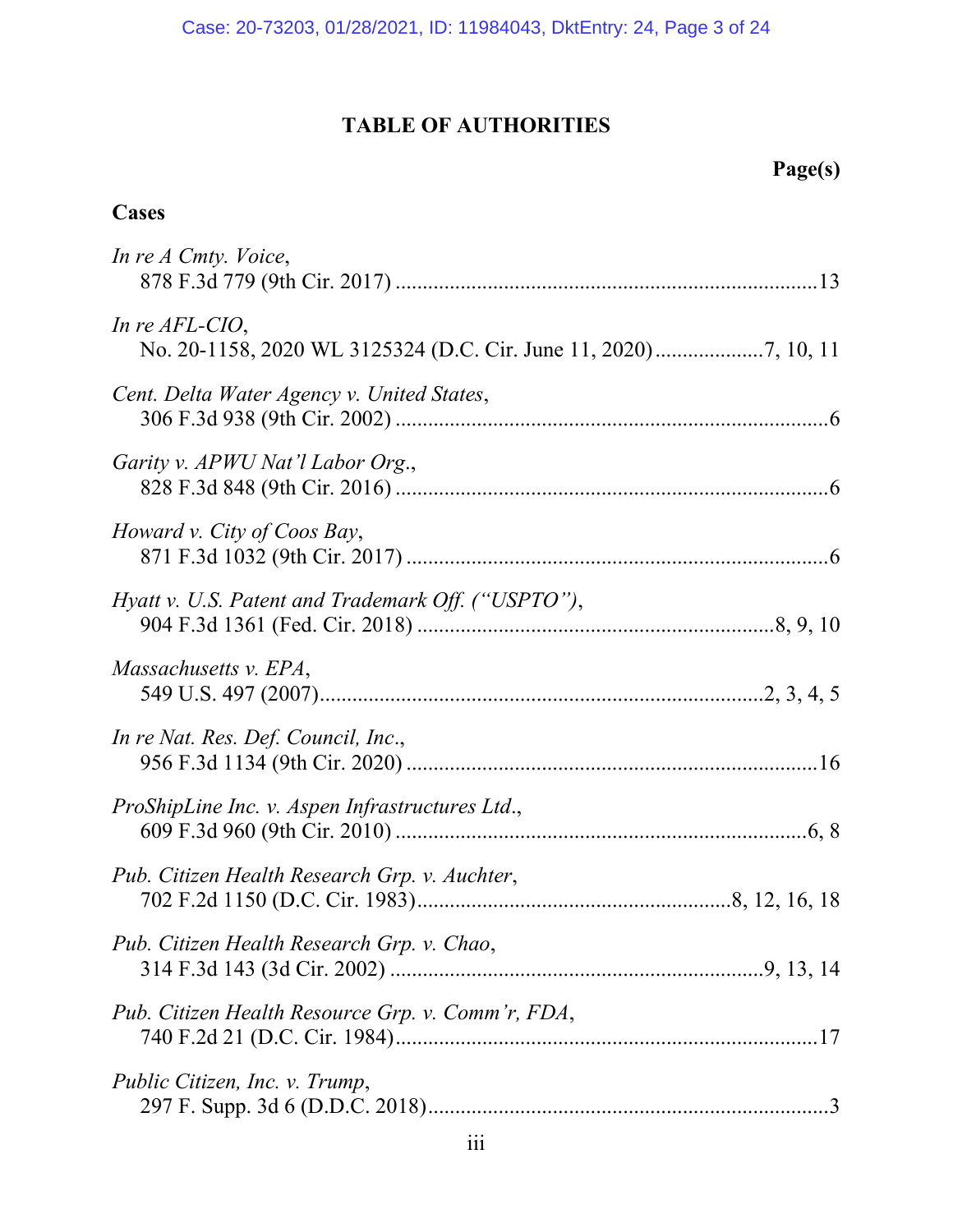| Public Citizen, Inc. v. Trump,                                                                                                                                                               |
|----------------------------------------------------------------------------------------------------------------------------------------------------------------------------------------------|
| Telecommunications Research and Action Center ("TRAC") v.<br><b>Federal Communications Commission,</b>                                                                                       |
| <b>Statutes</b>                                                                                                                                                                              |
|                                                                                                                                                                                              |
|                                                                                                                                                                                              |
| <b>Other Authorities</b>                                                                                                                                                                     |
| Cases and Deaths Among Healthcare Personnel, CDC COVID Data<br>Tracker, https://covid.cdc.gov/covid-data-tracker/#health-care-                                                               |
| DOL/OSHA Spring 2016 Agenda, RIN 1218-AC46, Office of<br>Information and Regulatory Affairs,<br>https://www.reginfo.gov/public/do/eAgendaViewRule?pubId=201                                  |
| E.O. on Protecting Worker Health and Safety, Jan. 21, 2021, at<br>https://www.whitehouse.gov/briefing-room/presidential-<br>actions/2021/01/21/executive-order-protecting-worker-health-and- |
| National Nurses United, Petition Letter to OSHA (Mar. 4, 2020),                                                                                                                              |
| https://act.nationalnursesunited.org/page/-                                                                                                                                                  |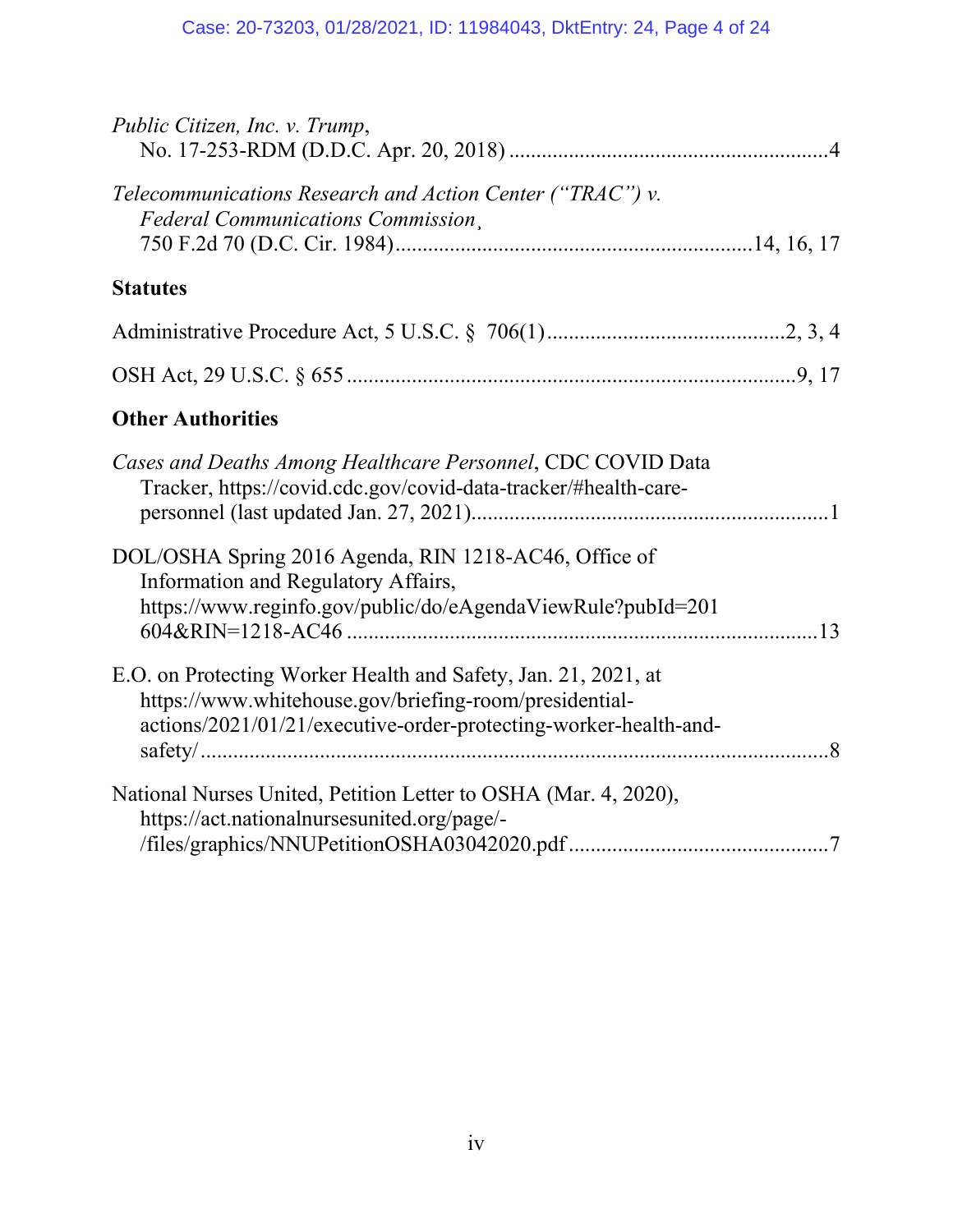### **INTRODUCTION**

Respondents cannot, and do not, deny that healthcare workers are at high risk from non-bloodborne infections, including tuberculosis, influenza, SARS, and COVID-19. They contend only that OSHA still has not reached a final decision as to whether to set a standard after more than a decade considering the issue and that, even at this glacial pace, the Court should defer to OSHA's setting of its own priorities. While OSHA has some discretion to determine if a risk warrants the imposition of a specific standard and what risks to prioritize, its discretion is not absolute. This is why the D.C. Circuit granted mandamus under analogous circumstances in *Public Citizen Health Research Group v. Auchter.* While Respondents emphasize the patchwork of (ineffective) actions the Trump Administration took to address these issues, the fact is that a single airborne disease, COVID-19, has infected an additional 192,000 healthcare workers and killed 540 more of them just since this Petition was filed.<sup>[1](#page-4-1)</sup> At this point, the agency's failure to move toward a permanent standard has strayed far outside the bounds of reasonable agency behavior, and mandamus is warranted.

Respondents' attempt to avoid the merits by disputing Petitioners' standing is contrary to settled law. Litigants do not need to know the exact content of

<span id="page-4-1"></span><span id="page-4-0"></span><sup>1</sup> *Cases and Deaths Among Healthcare Personnel*, CDC COVID Data Tracker, https://covid.cdc.gov/covid-data-tracker/#health-care-personnel (last updated Jan. 27, 2021).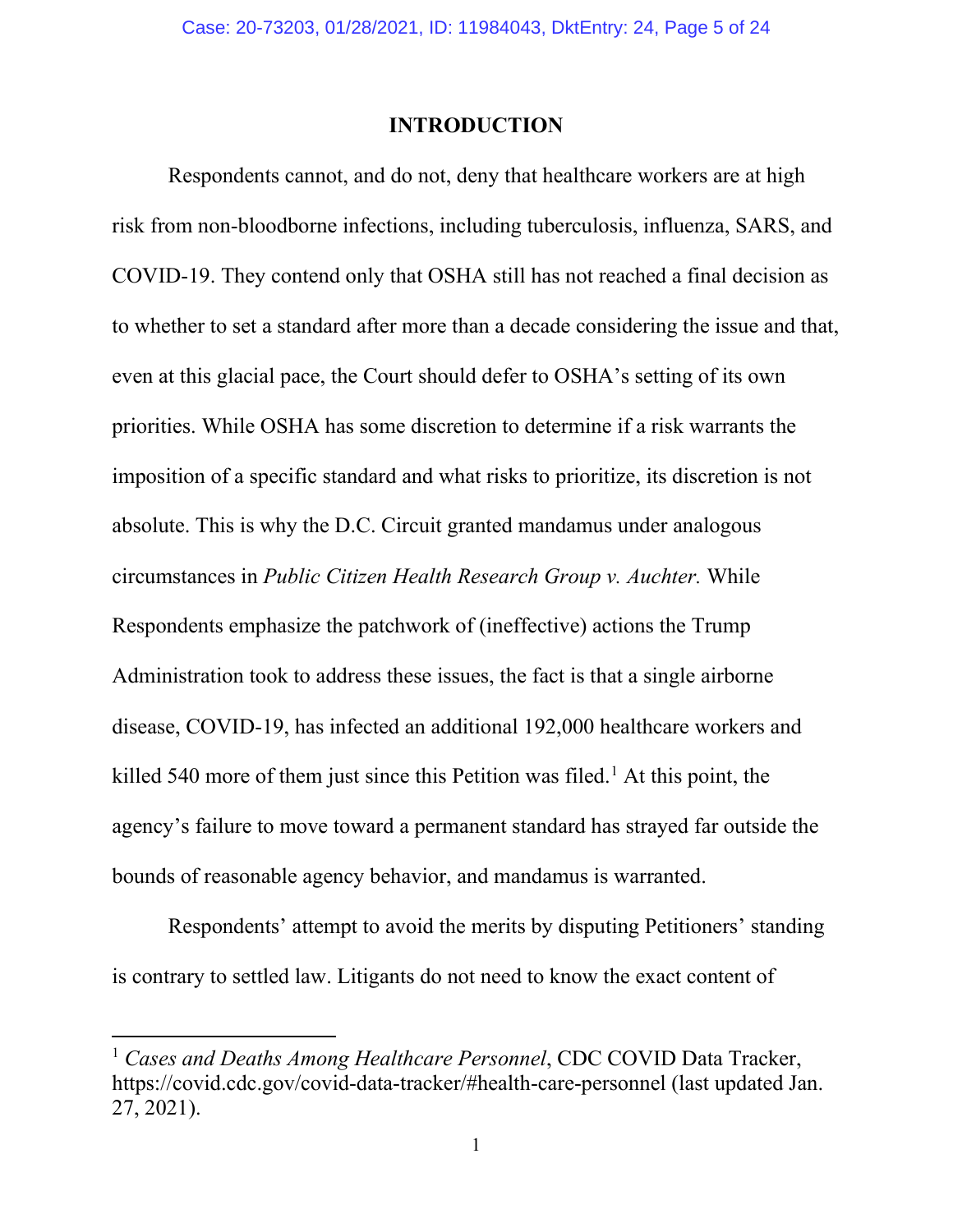#### Case: 20-73203, 01/28/2021, ID: 11984043, DktEntry: 24, Page 6 of 24

agency action that has been unreasonably delayed to have standing under section 706(1) of the Administrative Procedure Act; rather, they only need to show some possibility that ending the unreasonable delay will benefit them.

Nor is this unreasonable delay action barred by res judicata, as Respondents contend, because it does not share an identity of claims with the petition for review in the D.C. Circuit. That petition challenged only OSHA's denial of a March 2020 request for an emergency *temporary* standard to specifically address COVID-19. It did not seek relief from OSHA's decade-long failure to act on a different petition for a *permanent* standard covering all non-bloodborne infectious diseases.

#### <span id="page-5-1"></span>**ARGUMENT**

### **I. PETITIONERS HAVE STANDING TO BRING THIS ACTION**

Respondents' arguments against both organizational and associational standing rely on the same proposition: that, because Petitioners cannot state precisely "what OSHA might ultimately propose" in the unreasonably delayed standard, Resp'ts' Br. at 19, their claimed injury is neither traceable to Respondents' actions nor redressable by a grant of mandamus. This argument fundamentally misunderstands the standing requirement applicable to unreasonable delay claims under section 706(1) of the APA.

<span id="page-5-0"></span>A claim under section 706(1) seeks to vindicate "'a procedural right' ... , the right to challenge agency action unlawfully withheld." *Massachusetts v. EPA*, 549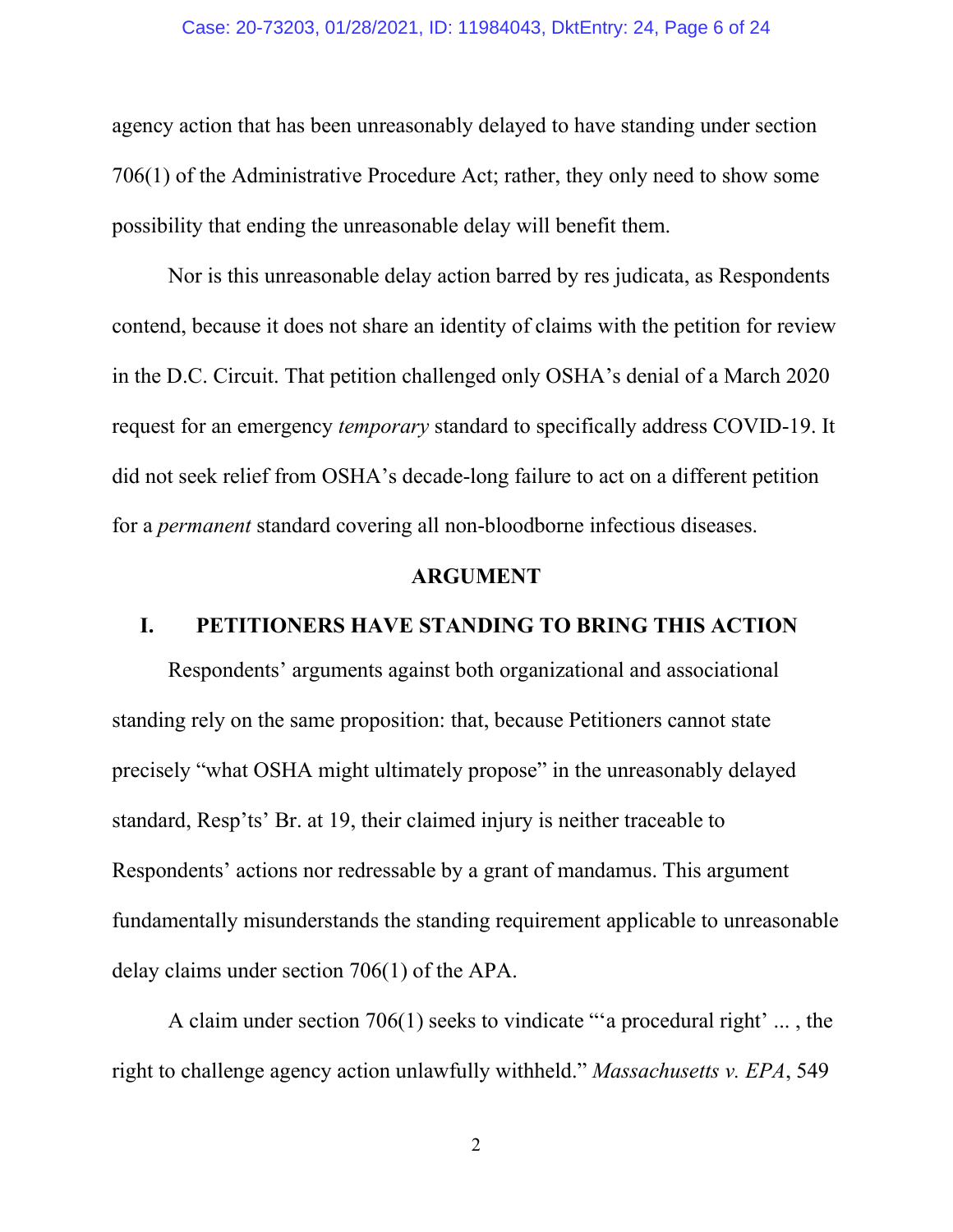<span id="page-6-0"></span>U.S. 497, 517 (2007) (quotation omitted). In such cases, a litigant "has standing if there is *some possibility* that the requested relief will prompt the injury-causing party to reconsider the decision that allegedly harmed the litigant." *Id.* at 518 (emphasis added). Indeed, a litigant who "alleges a deprivation of a procedural protection to which he is entitled never has to prove that if he had received the procedure the substantive result would have been altered." *Id.* (quoting *Sugar Cane Growers Cooperative of Fla. v. Veneman*, 289 F.3d 89, 94-95 (D.C. Cir. 2002)).

<span id="page-6-2"></span>Respondents' arguments are squarely contrary to this precedent. Of course, any standard must be responsive to "contrary comments or evidence that might be received during the requisite notice-and-comment period[,]" Resp'ts' Br. at 18, but one never knows what an agency will do when required to take long-delayed action, so this is true in *every* claim under section 706(1). Respondents' argument would essentially read section 706(1) out of the APA for agency rulemaking. If accepted, it would perversely provide *more* protection to agencies in cases where they had done *less* to comply with a statutory requirement.

<span id="page-6-1"></span>No cases support this inversion of the law. Tellingly, Respondents' main citation is to a district court case that did not deal with delayed action under section 706(1) at all, but rather considered a claim that an already-issued Executive Order violated the Constitution, was *ultra vires*, and was arbitrary and capricious. *See Public Citizen, Inc. v. Trump*, 297 F. Supp. 3d 6 (D.D.C. 2018); *see also* Second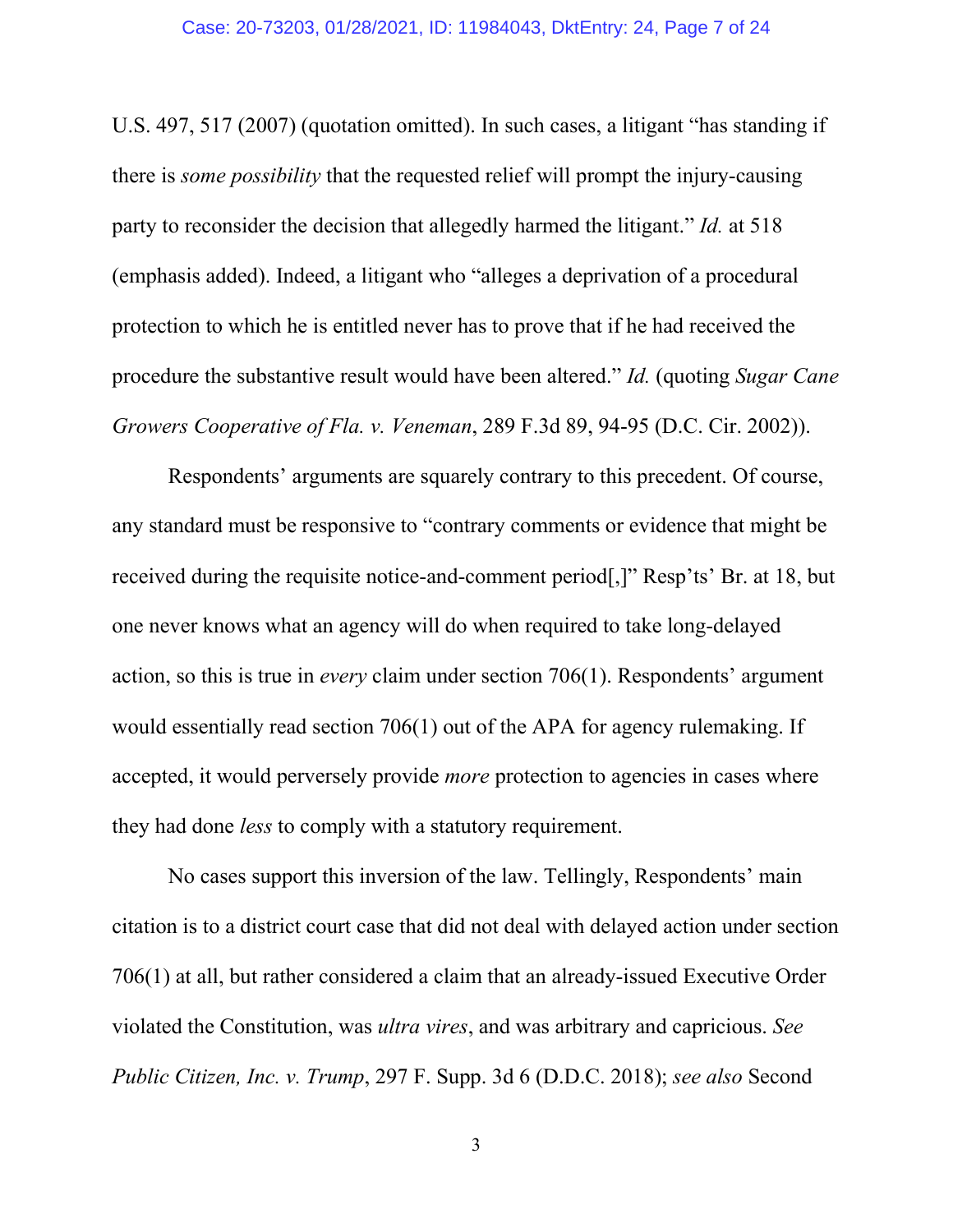<span id="page-7-1"></span>Am. Compl. ¶¶ 156-96, *Public Citizen, Inc. v. Trump*, No. 17-253-RDM (D.D.C. Apr. 20, 2018).

Respondents' argument against organizational standing is based wholly on this mistake of law. They do not dispute Petitioners' showing that OSHA's refusal to issue an Infectious Diseases Standard has caused them to divert resources and frustrated their missions. Rather, they assert only that "given the lack of clarity about whether a final federal standard would ultimately issue and, if so, what it might require, Petitioners are unable to demonstrate how requiring OSHA to resume its nascent rulemaking process would redress their concerns." Resp'ts' Br. at 19. But the Supreme Court has explicitly stated that a litigant bringing a section 706(1) claim "can assert that right without meeting all the normal standards for redressability." *Massachusetts*, 549 U.S. at 517 (quoting *Lujan v. Defenders of Wildlife*, 504 U.S. 555, 572 n.7 (1992)). Petitioners have shown, without dispute, that they will concretely benefit if OSHA issues a standard along the lines of the one it outlined in the SER Background Document; that is more than enough.

<span id="page-7-2"></span><span id="page-7-0"></span>Because Respondents' single argument against organizational standing is fatally flawed, the Court need not consider whether Petitioners have associational standing as well. However, Respondents' arguments are equally flawed as to Petitioners' members. Respondents imply that the Infectious Diseases Standard would be wholly duplicative of OSHA's existing respiratory protection and PPE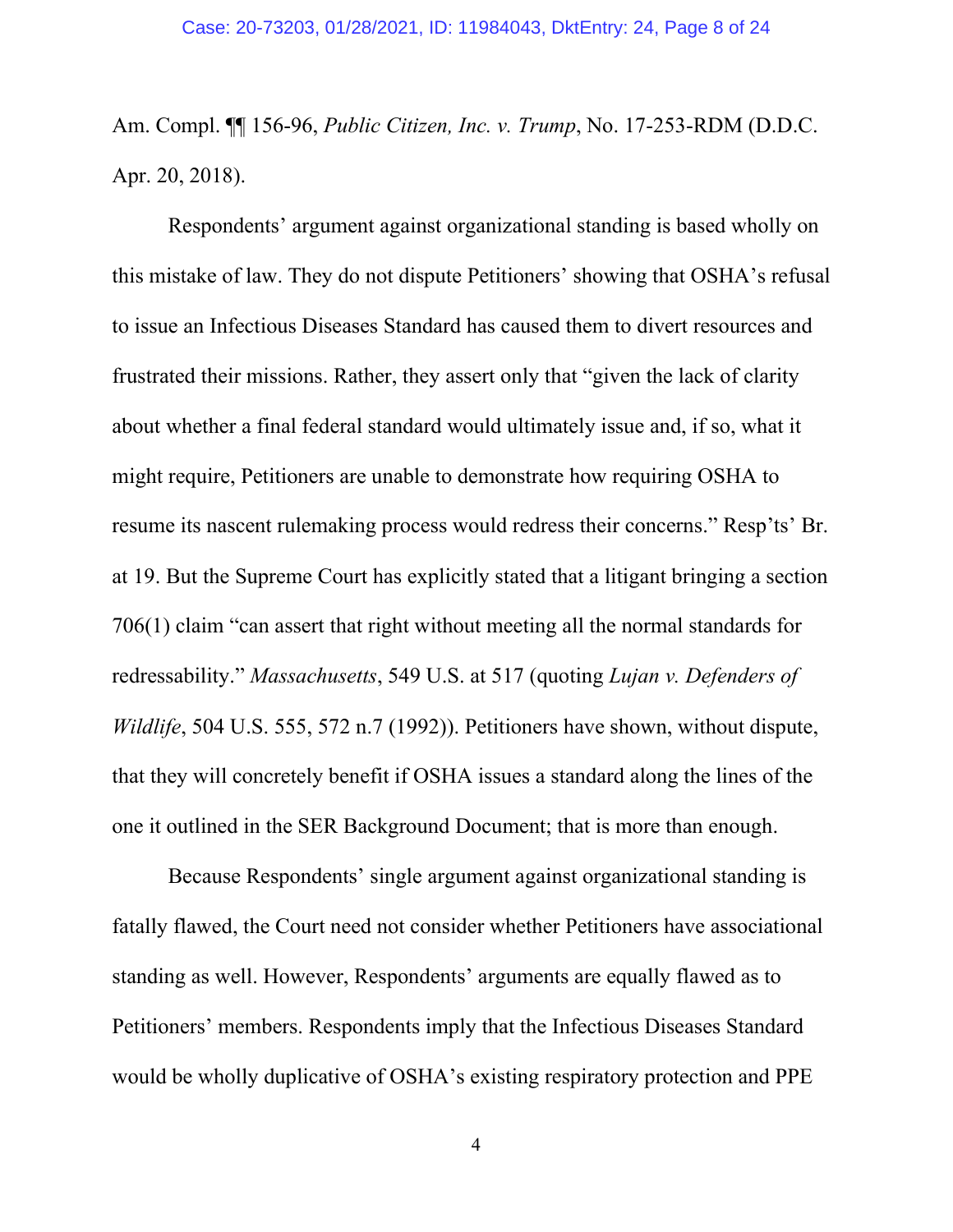standards, Resp'ts' Br. at 15, but the necessary protective measures go well beyond these issues to include things like social distancing and exposure notification standards, as outlined further in the regulatory framework. *See, e.g.*, Pet'rs' Br. at 5 (citing Decls. at Tabs F-G, I-N), 11 (citing Q+A on OSHA's Infectious Diseases Regulatory Framework at Tab E).

<span id="page-8-0"></span>Respondents also note that four of the declarants are in California and Washington, which have issued their own COVID-19 standards. Resp'ts' Br. at 15- 17. This is completely inapplicable to declarant Beth Cohen, who lives in a state that lacks such a state plan for private sector workers such as herself. But even as to the other four members, Respondents' argument that they must show exactly how a federal standard would differ from a state standard cannot be squared with the settled law that litigants need not prove "the substantive result" of the unlawfully withheld action. *Massachusetts*, 549 U.S. at 518 (quoting *Sugar Cane Growers*, 289 F.3d at 94). Moreover, as Petitioners have explained at length, the risk to their members goes beyond COVID-19 to the full range of non-bloodborne infectious diseases. *See* Pet'rs' Br. at 5 (citing Decls. at Tabs F-J).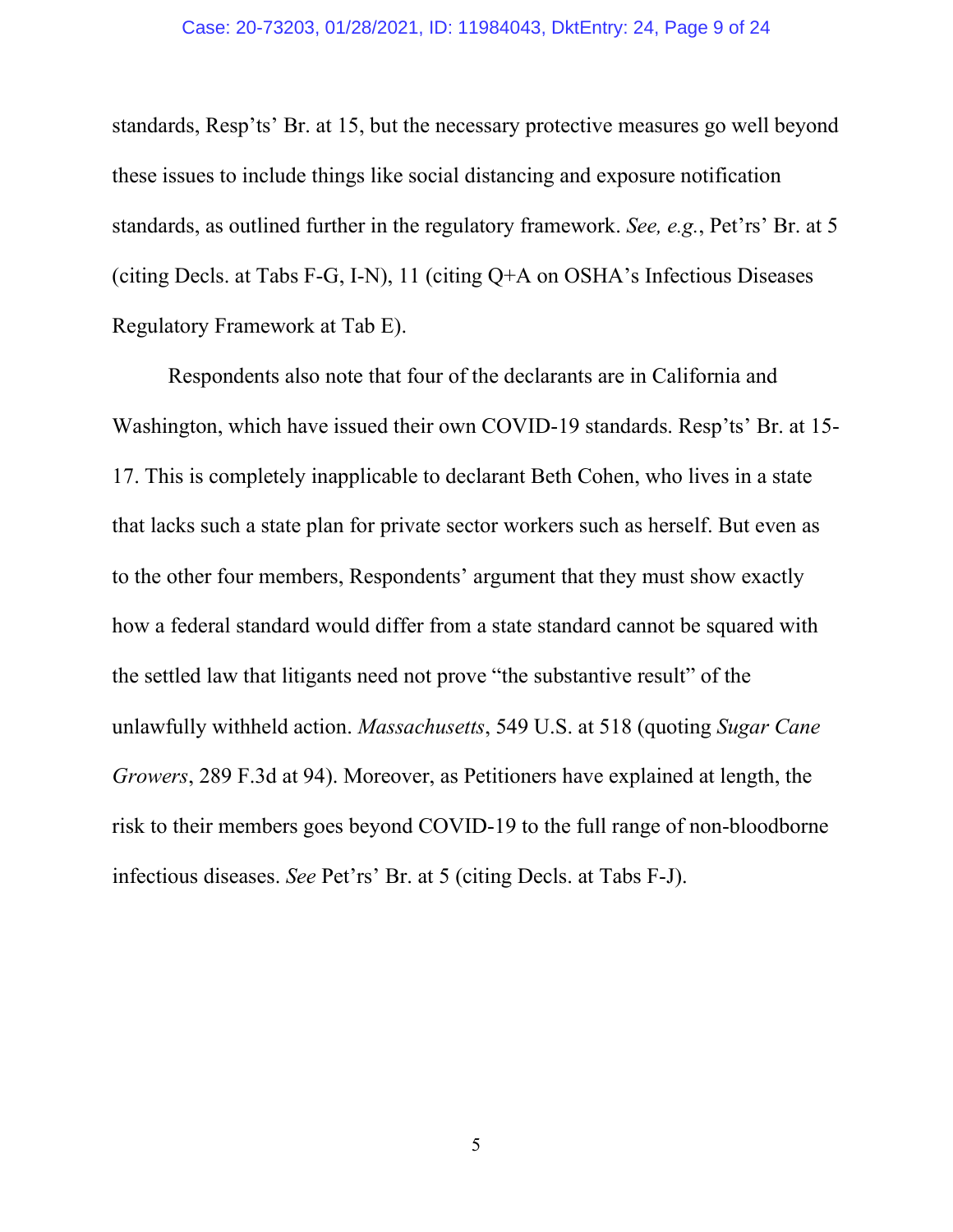### **II. RES JUDICATA DOES NOT BAR PETITIONERS' CLAIM**

Res judicata, or claim preclusion, $2$  is no bar to this unreasonable delay action, as this action differs significantly from the petition for review in the D.C. Circuit that OSHA argues is preclusive. The bar only applies when there is: (1) "an identity of claims" between two actions; (2) "a final judgment on the merits" in the earlier action; and (3) identity or "privity between parties." *See City of Coos Bay*, 871 F.3d at 1039 (internal quotations and citation omitted). The party asserting claim preclusion "must carry the burden of establishing all necessary elements." *Garity v. APWU Nat'l Labor Org*., 828 F.3d 848, 855 (9th Cir. 2016) (quotation omitted). OSHA cannot meet its burden.

<span id="page-9-3"></span><span id="page-9-1"></span><span id="page-9-0"></span>*First*, there is no identity of claims between the two actions, meaning the two do not "arise out of *the same transactional nucleus* of facts." *ProShipLine Inc. v. Aspen Infrastructures Ltd*., 609 F.3d 960, 968 (9th Cir. 2010) (quotation omitted). When comparing the "nucleus of facts," "[a court] must narrowly construe the scope of that earlier action." *Cent. Delta Water Agency v. United States*, 306 F.3d 938, 953 (9th Cir. 2002).

<span id="page-9-4"></span><span id="page-9-2"></span><sup>&</sup>lt;sup>2</sup> Respondents do not and could not assert "issue preclusion," or collateral estoppel, which would require a showing that the "issue at stake was identical in both proceedings" or that the identical issue was "actually litigated and resolved." *See Howard v. City of Coos Bay*, 871 F.3d 1032, 1040-41 (9th Cir. 2017).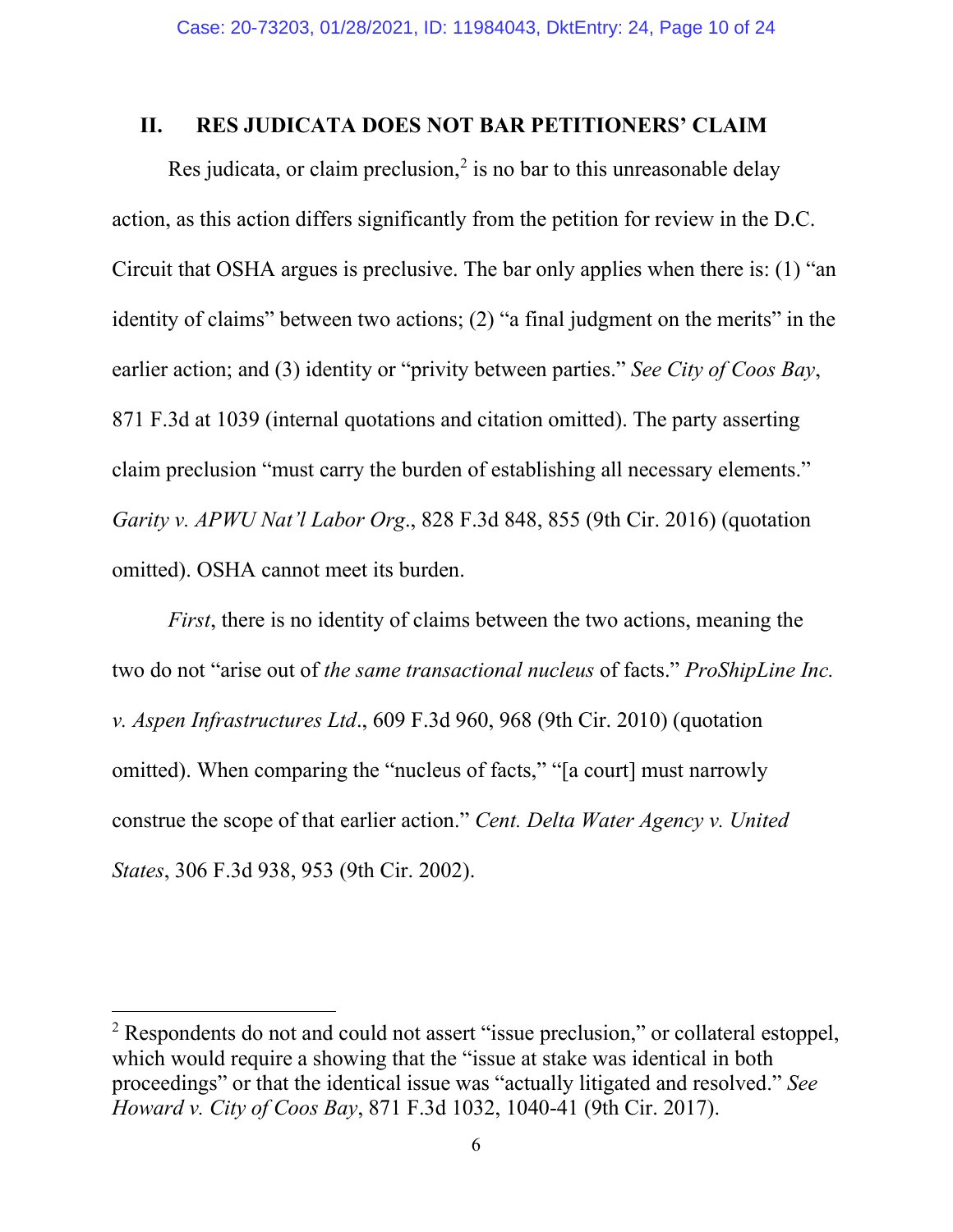As more fully explained in Petitioners' opening brief, the instant matter is (1) an unreasonable delay action, (2) stemming from Petitioners' 2009 petitions for rulemaking, (3) requesting that OSHA issue a permanent standard under section 655(b) of the OSH Act, (4) to address non-bloodborne infectious diseases, (5) affecting workers in healthcare settings. *See* Pet'rs' Br. at 1-2. OSHA has never denied the 2009 administrative petitions. In fact, those petitions were the basis for the rulemaking process on the Infectious Diseases Standard that the Trump Administration shelved in 2017. The reasonableness of that delay is at issue here.

By comparison, the D.C. Circuit matter was (1) a petition for review, not an unreasonable delay action,<sup>[3](#page-10-2)</sup> (2) concerning OSHA's denial of a March 2020 petition for rulemaking by the AFL-CIO, following the emergence of COVID-19, (3) requesting that OSHA issue an emergency temporary standard ("ETS") under section 655(c) of the OSH Act, (4) to address the risks posed specifically by COVID-19, (5) to all workers, not just those in healthcare settings. [4](#page-10-3) In short, not

<span id="page-10-2"></span><sup>&</sup>lt;sup>3</sup> Although the AFL-CIO initially styled its case as an emergency petition for a writ of mandamus seeking an order that OSHA resolve its petition for rulemaking and issue an ETS, OSHA formally denied the petition for rulemaking while the matter was pending and the D.C. Circuit then converted the mandamus request into a petition for review of OSHA's denial. *See In re AFL-CIO*, No. 20-1158, 2020 WL 3125324, at \*1 (D.C. Cir. June 11, 2020).

<span id="page-10-3"></span><span id="page-10-1"></span><span id="page-10-0"></span><sup>4</sup> National Nurses United, a union affiliated with the AFL-CIO, also filed a petition with OSHA seeking an ETS to protect nurses. *See* National Nurses United, Petition Letter to OSHA (Mar. 4, 2020), https://act.nationalnursesunited.org/page/- /files/graphics/NNUPetitionOSHA03042020.pdf.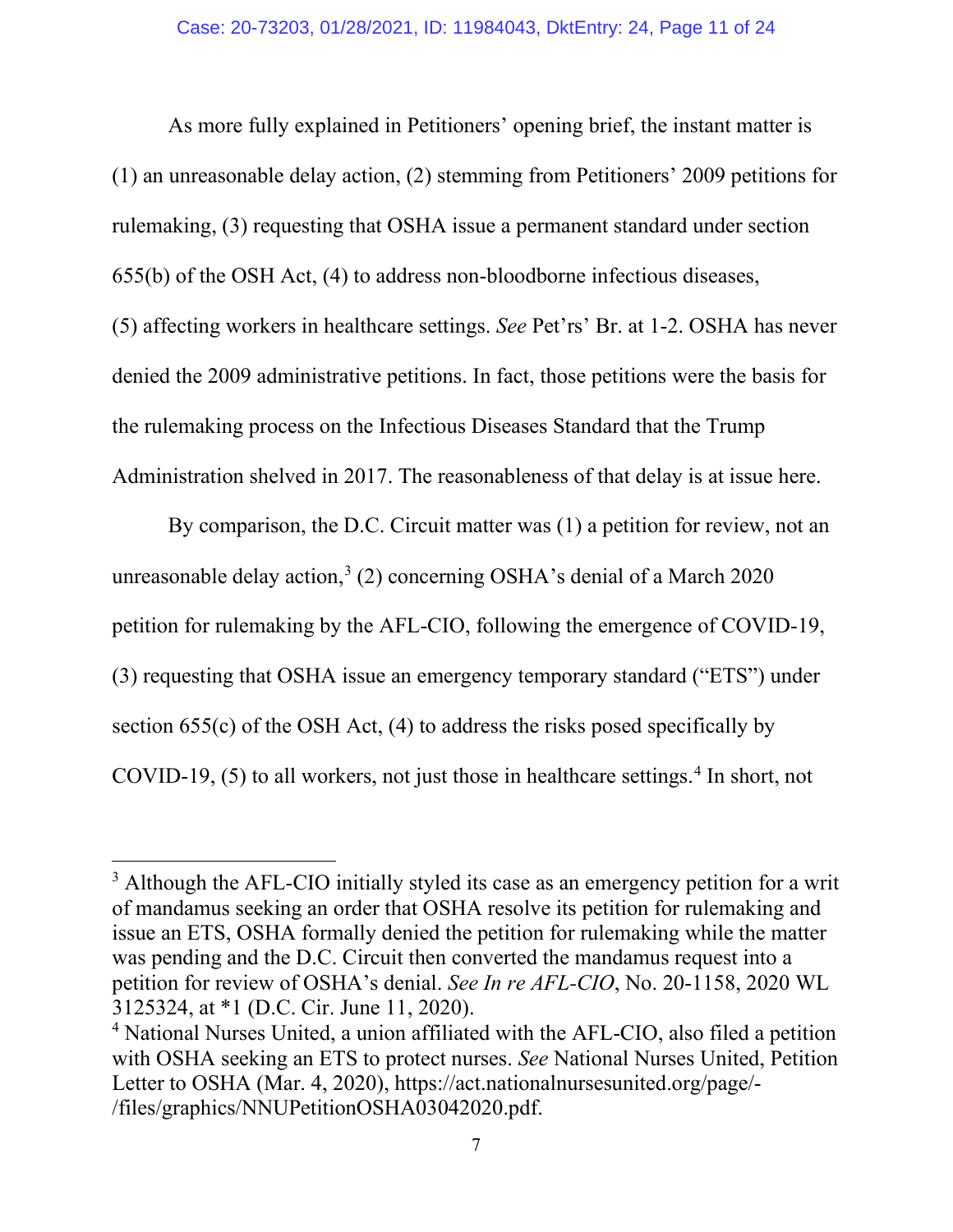#### <span id="page-11-1"></span>Case: 20-73203, 01/28/2021, ID: 11984043, DktEntry: 24, Page 12 of 24

only did the two claims stem from different petitions, but they are also different types of actions, seek different relief, and have different scopes.<sup>[5](#page-11-4)</sup> These two cases thus do not arise from the "same" nucleus of facts. *ProShipLine*, 609 F.3d at 968.

<span id="page-11-0"></span>Nor could the two claims have been "conveniently" brought together because the two actions had different "motivation[s]." *Hyatt v. U.S. Patent and Trademark Off. ("USPTO")*, 904 F.3d 1361, 1371 (Fed. Cir. 2018). Aside from the myriad factual differences between the two actions, the purpose of the ETS case was to address the immediate workplace risks from the raging pandemic through a temporary standard that could be deployed expeditiously. To tack on an unreasonable delay claim based on a different petition and for a different standard would have been inconsistent with the emergency nature of the D.C. Circuit action requesting emergency relief.

<span id="page-11-2"></span>The threshold burdens in the two cases also differ significantly. Obtaining an ETS under section 655(c) requires a more exacting showing than obtaining a permanent standard under section 655(b). *See, e.g., Pub. Citizen Health Research Grp. v. Auchter*, 702 F.2d 1150, 1153 (D.C. Cir. 1983) (describing an ETS as "the

<span id="page-11-4"></span><span id="page-11-3"></span><sup>5</sup> On January 21, 2021, President Biden directed OSHA to consider whether an ETS addressing the occupational risks of COVID-19 is necessary, and, if so, to implement such an ETS by March 15, 2021. *See* E.O. on Protecting Worker Health and Safety, Jan. 21, 2021, at https://www.whitehouse.gov/briefingroom/presidential-actions/2021/01/21/executive-order-protecting-worker-healthand-safety/. As of the date of this filing, OSHA's determination had not been publicly announced.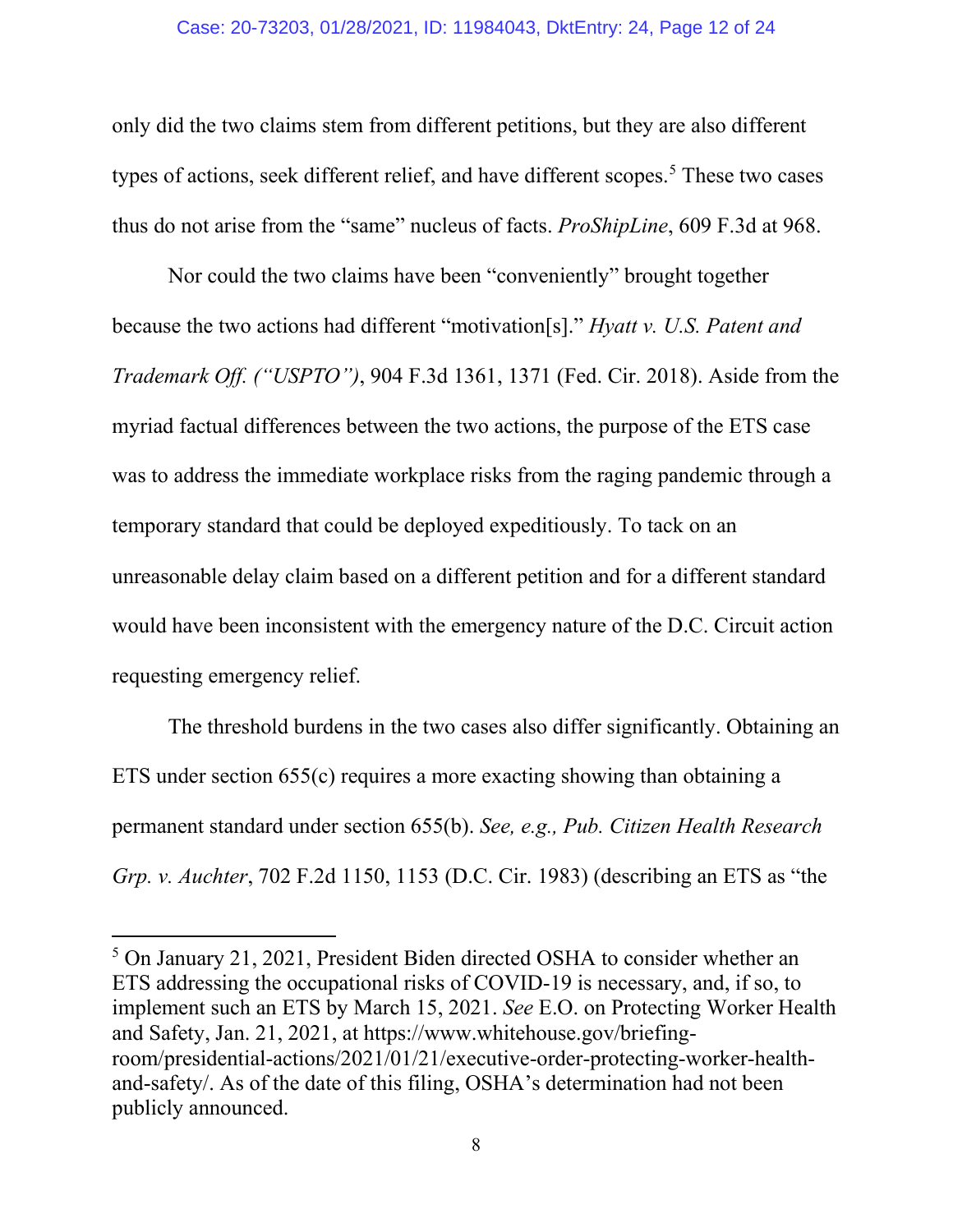<span id="page-12-2"></span>most drastic measure in the Agency's standard-setting arsenal"). It requires a showing of "grave danger" to occupational safety and health and that an ETS is "necessary" to protect from that danger. *See* 29 U.S.C. § 655(c). This is because an ETS allows OSHA to bypass normal notice and comment procedures, allowing an ETS to take effect immediately and remain in effect until the issuance of a permanent standard within six months. *Id.* For a permanent standard, only a "significant risk" to occupational safety and health is required. *See Pub. Citizen Health Research Grp. v. Chao*, 314 F.3d 143 at 152-53 (3d Cir. 2002).

<span id="page-12-1"></span><span id="page-12-0"></span>*Hyatt v. USPTO* is instructive. Using the same res judicata factors used by the Ninth Circuit, the Federal Circuit considered whether a petitioner's unreasonable delay action and petition for review shared a nucleus of operative facts for the purposes of claim preclusion. *Hyatt,* 904 F.3d at 1370-71. In his unreasonable delay suit, the petitioner challenged the PTO's reopening of prosecution of his pending patent applications, alleging that the PTO had "unreasonably delayed final agency action" on these applications. *Id.* at 1370. The claim failed. He then petitioned the PTO for a rule repealing the regulation allowing for the alleged delay affecting his applications. *Id.* at 1371. The PTO denied the petition for rulemaking, and Petitioner brought a petition for review, challenging the denial. The Federal Circuit found that, even though Petitioner could have challenged the regulation in the earlier suit, the petition for review did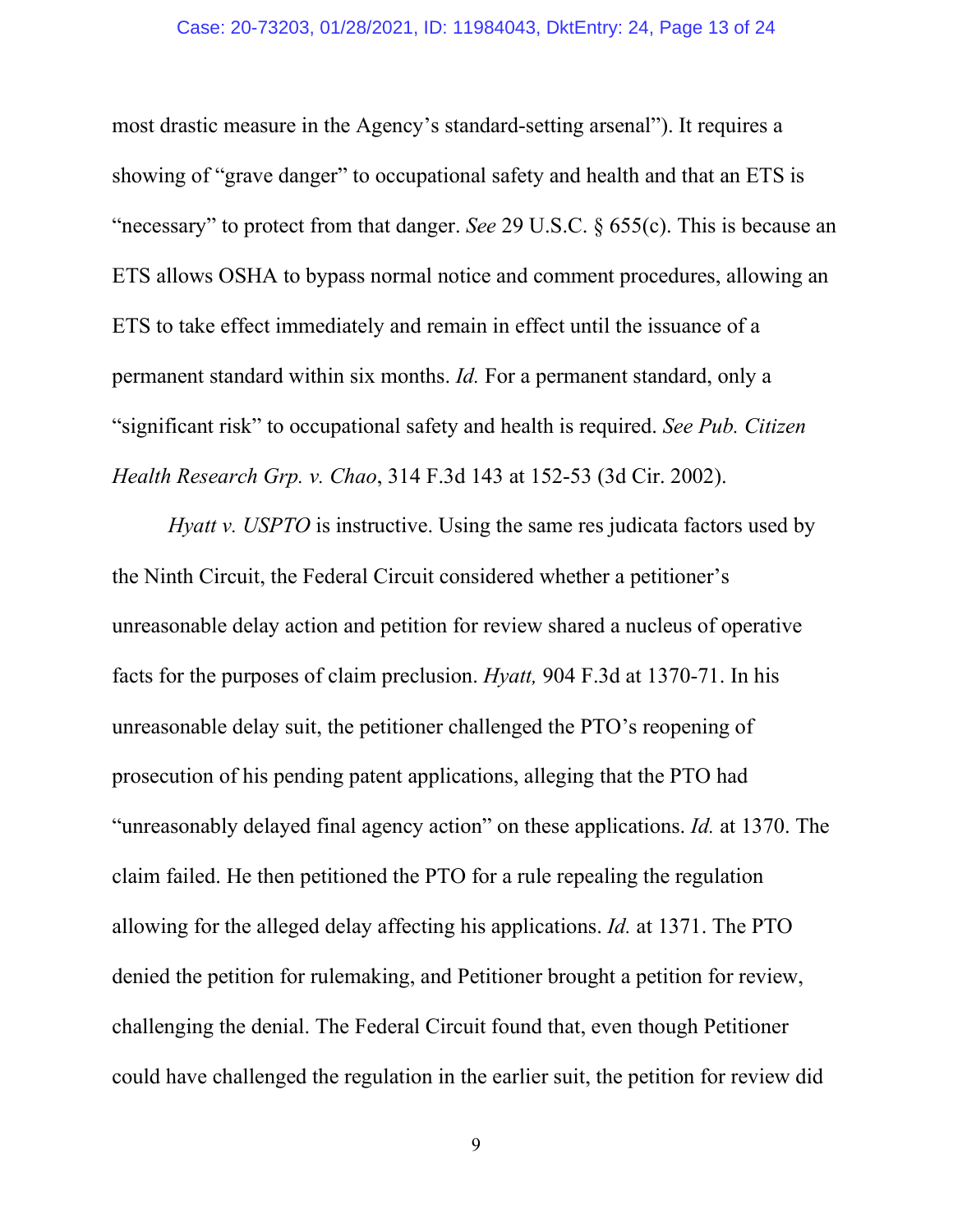#### <span id="page-13-1"></span>Case: 20-73203, 01/28/2021, ID: 11984043, DktEntry: 24, Page 14 of 24

not share an identity with the unreasonable delay action because they arose "from a different set of facts unrelated in time, origin, or motivation to his prior unreasonable delay claims." *Id.* This action and the petition for review in the D.C. Circuit stem from facts similarly unrelated in time, origin, and motivation such that they do not share an identity of claims.

<span id="page-13-0"></span>*Second*, the D.C. Circuit did not issue a judgment on the merits that applies here; it reviewed only whether OSHA's rationale for denying the March 2020 petitions was reasonable considering the heightened burden for obtaining an ETS. *In re AFL-CIO*, 2020 WL 3125324, at \*1. It resolved none of the issues before this Court, namely, (1) whether OSHA has a duty to issue an Infectious Diseases Standard, (2) whether OSHA unreasonably delayed the Standard that has been pending for over 10 years, and (3) whether OSHA must issue an NPRM on the Standard within 90 days and prioritize the rulemaking.

Respondents' attempts to tie the D.C. Circuit action to this case fail. They are incorrect to suggest that the petition for review was an unreasonable delay action. Resp'ts' Br. at 20-21. While the AFL-CIO pointed to OSHA's extensive delay in issuing an Infectious Diseases Standard to support their position that the more expedited standard was necessary to address the immediate dangers from COVID-19, it did not bring an unreasonable delay claim. OSHA acknowledged as much in its response brief before the D.C. Circuit. *See* ETS Resp'ts' Br. at 15, *In re*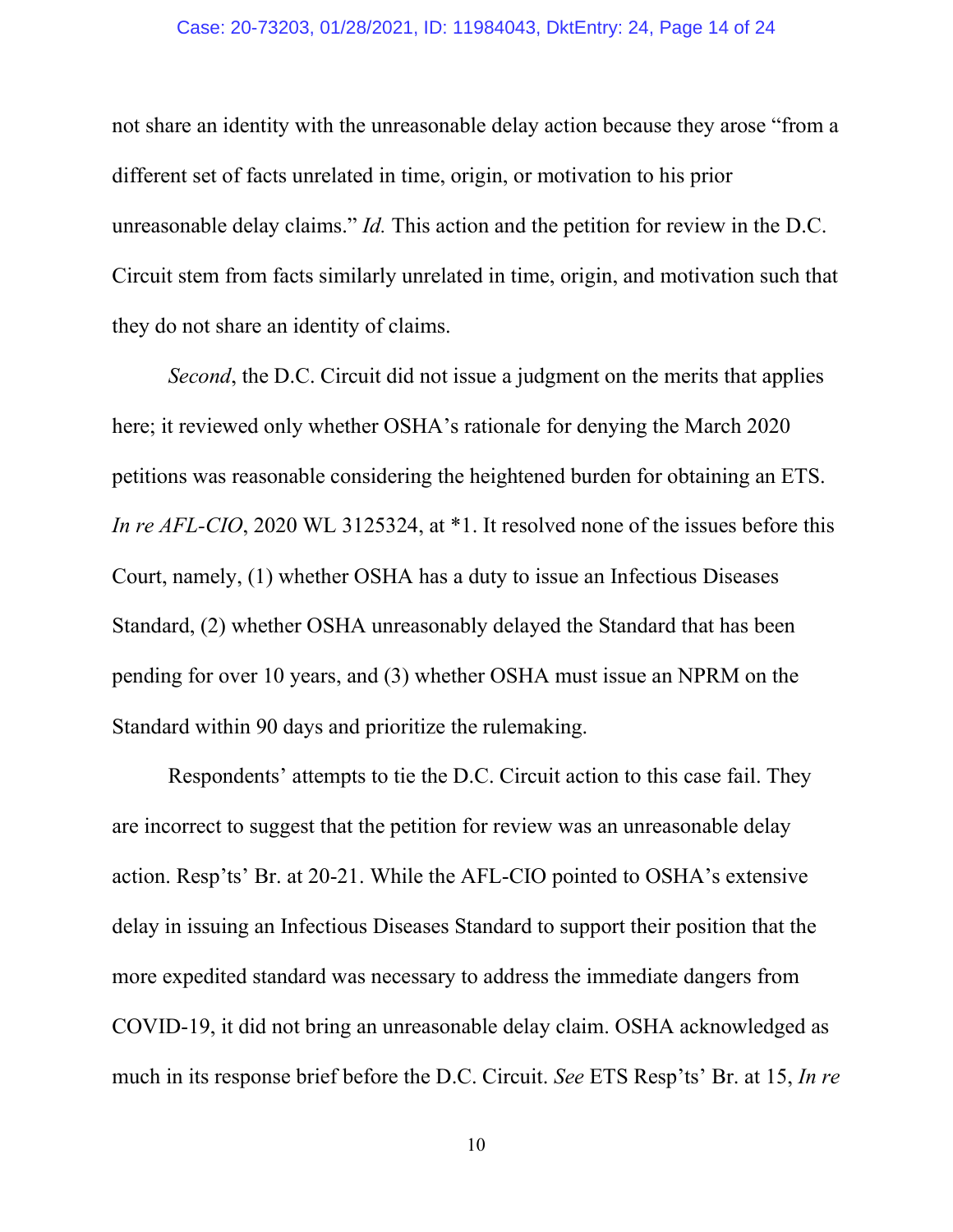*AFL-CIO*, No. 20-1158 (D.C. Cir. May 29, 2020) ("[T]his is not an unreasonabledelay case.").

Nor did the AFL-CIO seek the implementation of the Infectious Diseases Standard in the petition for review. Resp'ts' Br. at 20-21. The AFL-CIO pointed to the pending regulatory framework and studies conducted thus far to show that an ETS could be completed expeditiously, but they also argued that "OSHA could also borrow" from other sources, such as from California's existing Aerosol Transmission Disease standard, "as necessary to help meet [a] court-imposed deadline." Resp'ts' Br. Tab E (ETS Pet'rs' Br.) at 30. Because the D.C. Circuit did not consider the merits at issue here, the judgment is no bar to this action.

## **III. OSHA'S DELAY OF THE INFECTIOUS DISEASES STANDARD IS UNREASONABLE**

### **A. OSHA has a duty to issue the Infectious Diseases Standard.**

OSHA must issue a standard to protect healthcare workers from the significant risks posed by non-bloodborne infectious diseases. Respondents do not argue that the risk from these diseases to these frontline workers is insignificant, nor could they. Instead, they argue that *only* OSHA can make that risk determination and that it still has not made that call – despite the documented risk before the pandemic from diseases like tuberculosis, SARS, and influenza; the decade-long administrative process; OSHA's acknowledgment of both the "wellrecognized risk" and the inadequacy of existing requirements; and the mounting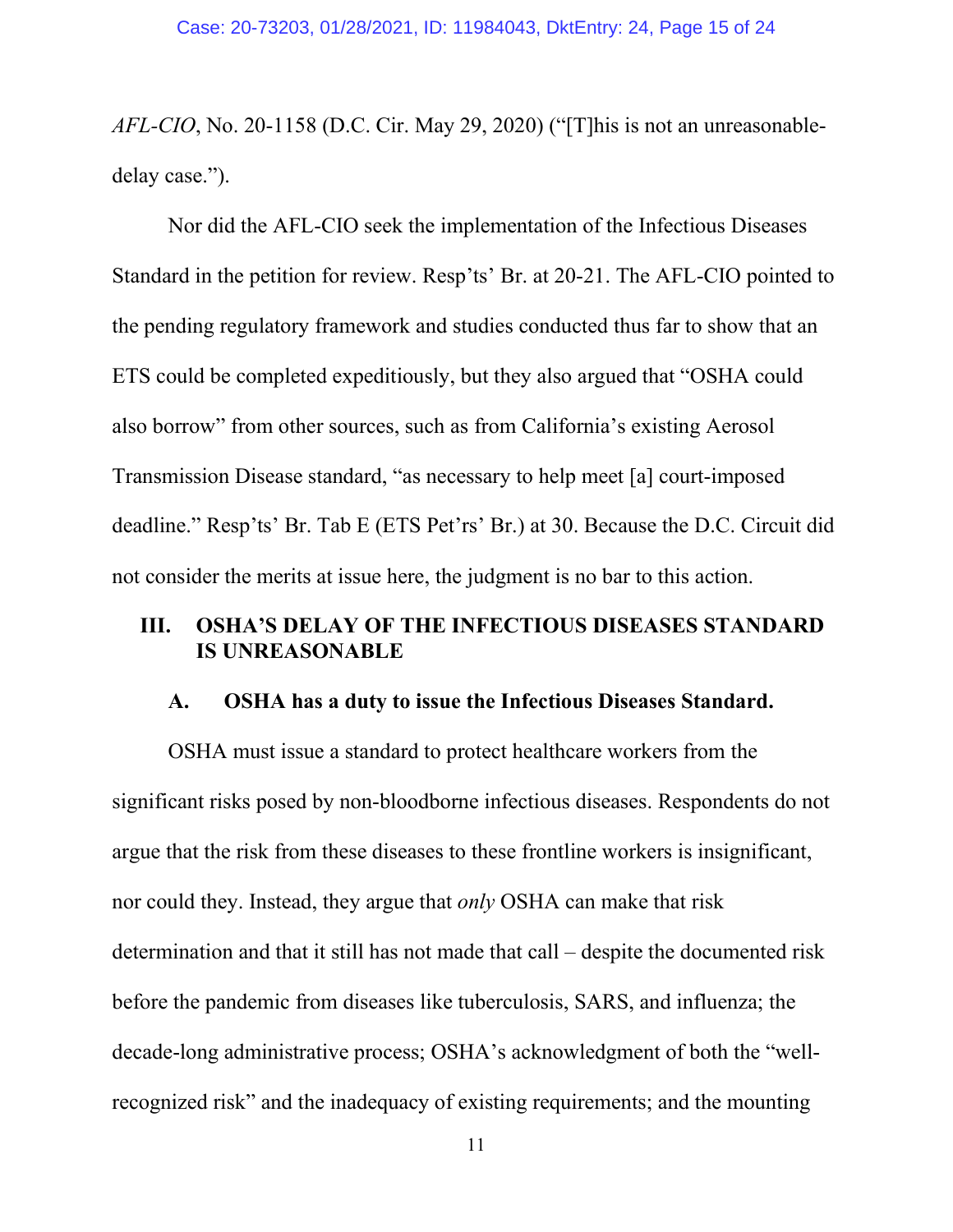toll from COVID-19. *See* Pet'rs' Br. at 11-12, 15-23. They also argue that, because OSHA has not made that determination, the rulemaking has not progressed to the point where the Court can mandate an NPRM. Both arguments fail.

<span id="page-15-0"></span>While OSHA has some discretion to determine whether a risk warrants a standard, that discretion is not absolute. As detailed in Petitioners' opening brief, *Auchter* makes clear that a court can review and determine, based on the available record, whether a risk is significant. 702 F.2d at 1157 ("*In* [*the*] *face of this evidence*, [OSHA's] unaccounted-for delay in issuing a Notice of Proposed Rulemaking and [its] refusal to assign to the [Ethylene Oxide] rulemaking any priority status constitute agency action "unreasonably delayed.") (emphasis added).

Respondents attempt to distinguish *Auchter* and other relevant precedent by contending that OSHA, there unlike here, had expressed an "intent[ion]" to issue a standard and that the rulemaking here only demonstrates OSHA's "initial thinking" on the matter. Resp'ts' Br. at 9, 18, 27. But in *Auchter*, as here, OSHA had not yet explicitly determined that there was a "significant risk" of harm nor had it issued an NPRM. At most, OSHA had expressed that the then-current standard was "not [] sufficiently protective," which the court interpreted as an "obvious need, apparent to OSHA" for an updated standard. *Auchter*, 702 F.2d at 1152, 1154. Similarly, here OSHA found both that the risk posed by infectious diseases was "well-recognized" back in 2014 – *before* conditions worsened catastrophically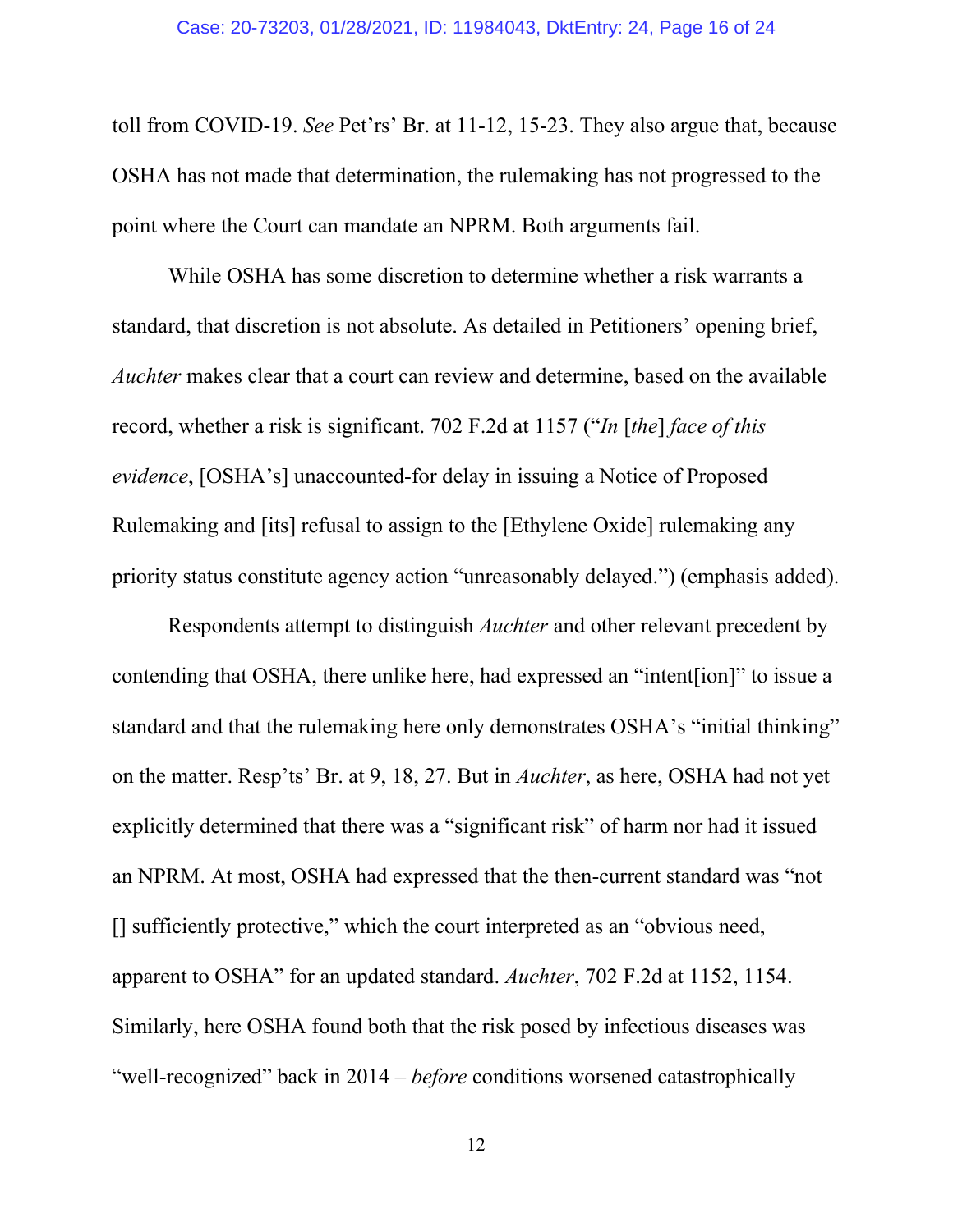#### Case: 20-73203, 01/28/2021, ID: 11984043, DktEntry: 24, Page 17 of 24

under the pandemic – and that the General Duty Clause does not "adequately protect workers with occupational exposure to infectious diseases." Pet'rs' Br. Tab C (SER Background Doc.) at A25-26, A131-32.

Respondents' characterization of the rulemaking process as only OSHA's "initial thinking" disregards all context. Following its clear determinations in the SER Background Document, OSHA set an NPRM date for the Infectious Diseases Standard of October 2017, signaling that the problem warranted further action. In setting that date, OSHA announced that it was "developing a standard to ensure that employers establish ... comprehensive infection control program[s] and control measures to protect employees from ... exposure[ ] to pathogens that can cause significant disease."[6](#page-16-3) That OSHA had not yet selected the precise final regulatory framework is not the relevant inquiry – after all, a standard is subject to modifications until it is issued  $-$  it is whether the risk was so "apparent" and "obvious" that it triggered OSHA's duty to act.[7](#page-16-4) *In re A Cmty. Voice*, 878 F.3d

<span id="page-16-3"></span><span id="page-16-2"></span><span id="page-16-0"></span><sup>6</sup> *See* DOL/OSHA Spring 2016 Agenda, RIN 1218-AC46, Office of Information and Regulatory Affairs,

https://www.reginfo.gov/public/do/eAgendaViewRule?pubId=201604&RIN=1218 -AC46.

<span id="page-16-4"></span><span id="page-16-1"></span><sup>7</sup> *Chao* also supports mandamus here. The Third Circuit found that OSHA's nineyear rulemaking delay on a hexavalent chromium standard "exceeded the bounds of reasonableness" after OSHA acknowledged that there was "clear evidence" of occupational risk from exposure and announced, but repeatedly postponed, an NPRM date. 314 F.3d at 158. The court explained that OSHA's discretion to "allocate [its] resources and set its priorities ... is not unbounded" and compelled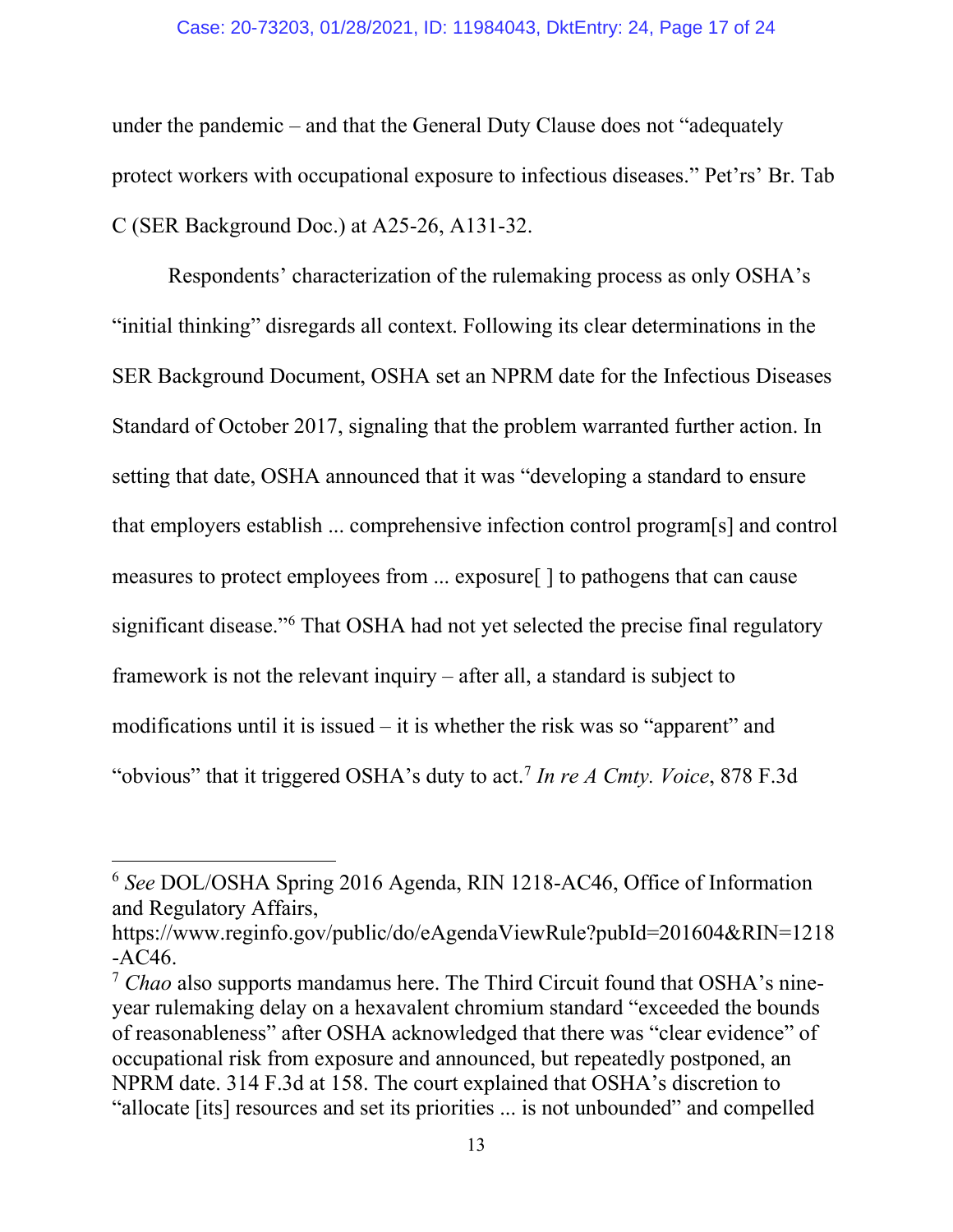779, 785 (9th Cir. 2017) (quoting *Auchter*, 702 F.2d at 1154). OSHA's own statements and conduct, before its unexplained decision to delay the precedent, demonstrate that that is the case here.

## **B. OSHA's delay in issuing the Infectious Diseases Standard is unreasonable.**

Respondents argue that their extensive delay in issuing an Infectious Diseases Standard is reasonable because OSHA under the Trump Administration deprioritized the Standard before the pandemic, preferred alternative nonregulatory actions to issuing a permanent standard, and decided that issuing the Standard would have diverted resources from undisclosed priorities. These excuses fall far short under *Telecommunications Research and Action Center ("TRAC") v. Federal Communications Commission*¸ 750 F.2d 70, 79-80 (D.C. Cir. 1984).

<span id="page-17-1"></span>On the first two, and most important, *TRAC* factors (length of delay and the existence of any statutory deadlines), Respondents contend that the decade-long delay in issuing the Infectious Diseases Standard is reasonable because OSHA under the Trump Administration determined that the OSH Act's General Duty Clause and other standards were sufficient to address the risks posed by infectious diseases. Resp'ts' Br. at 31-33.

<span id="page-17-0"></span>OSHA to "proceed expeditiously" with its rulemaking. *Id.* at 151, 159. Likewise, the Court should compel action here.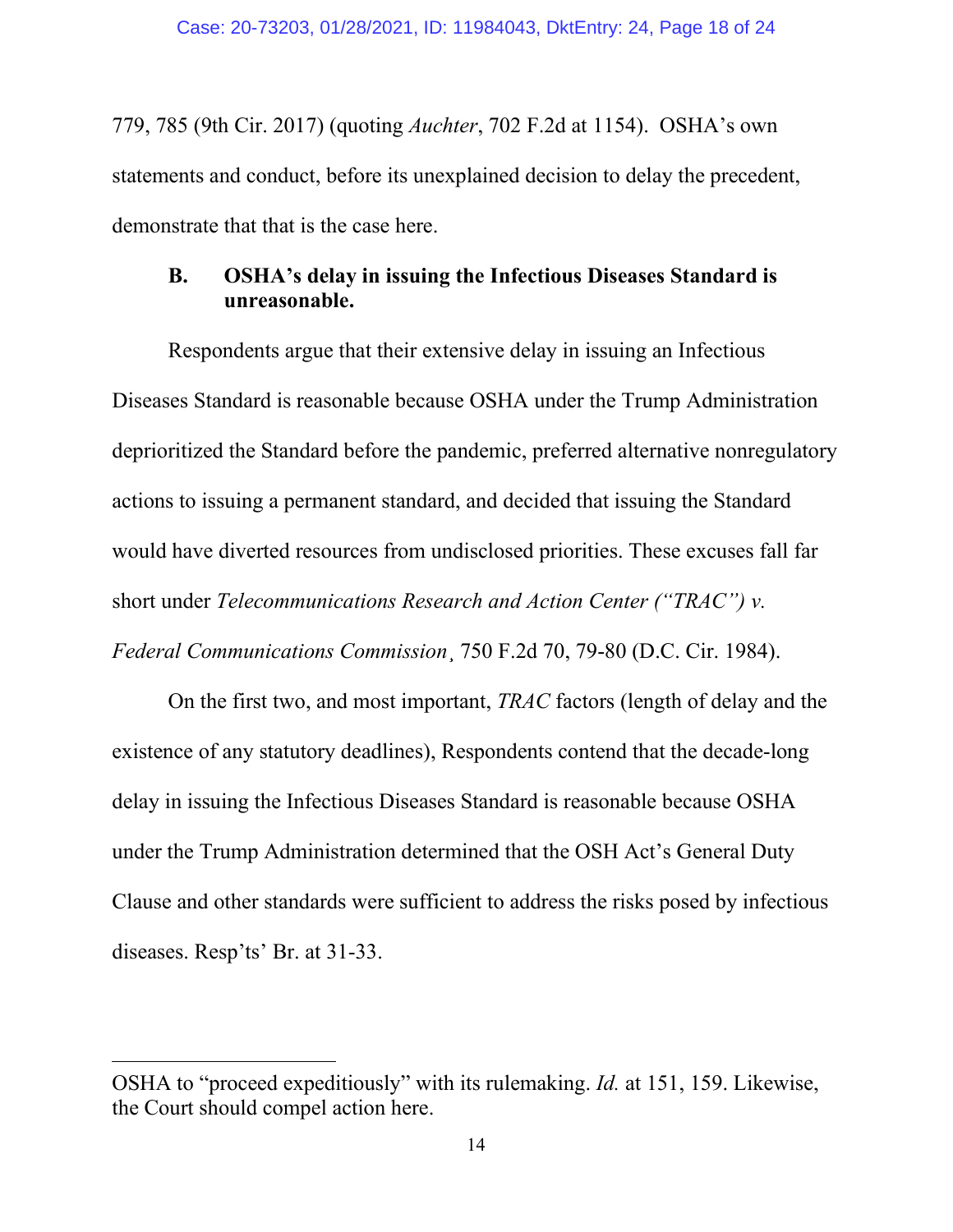This rationale is directly at odds with OSHA's previous position in the SER Background Document that it "*does not believe* that [the General Duty Clause] would adequately protect workers with occupational exposure to infectious diseases." Pet'rs' Br. Tab C at A131-32 (emphasis added). OSHA explained that enforcement actions under the Clause "would be a much less comprehensive approach to addressing workplace exposures to infectious diseases." *Id.* Also, "the General Duty Clause would not necessarily protect employees in the 25 states and 2 U.S. Territories that operate their own OSHA-approved occupational safety and health plans[,]" because those states "need not enforce such statutory provisions to the same extent as federal OSHA." *Id.* at A132. Enforcement "solely through the General Duty Clause is disfavored because it can impose heavy litigation burdens on both OSHA and employers." *Id.* As a result, "choosing this non-regulatory alternative would not do as much to accomplish the goals of the OSH Act as the promulgation of a comprehensive standard on workplace exposures to infectious diseases." *Id.* 

Respondents now attempt to reverse course without sufficient explanation. They contend that a small business panel recommended considering if the General Duty Clause would be sufficient to address the risks posed by infectious diseases, Resp'ts' Br. at 31-32, but the panel made no recommendation about that sufficiency. By contrast, OSHA left no doubt that the General Duty Clause was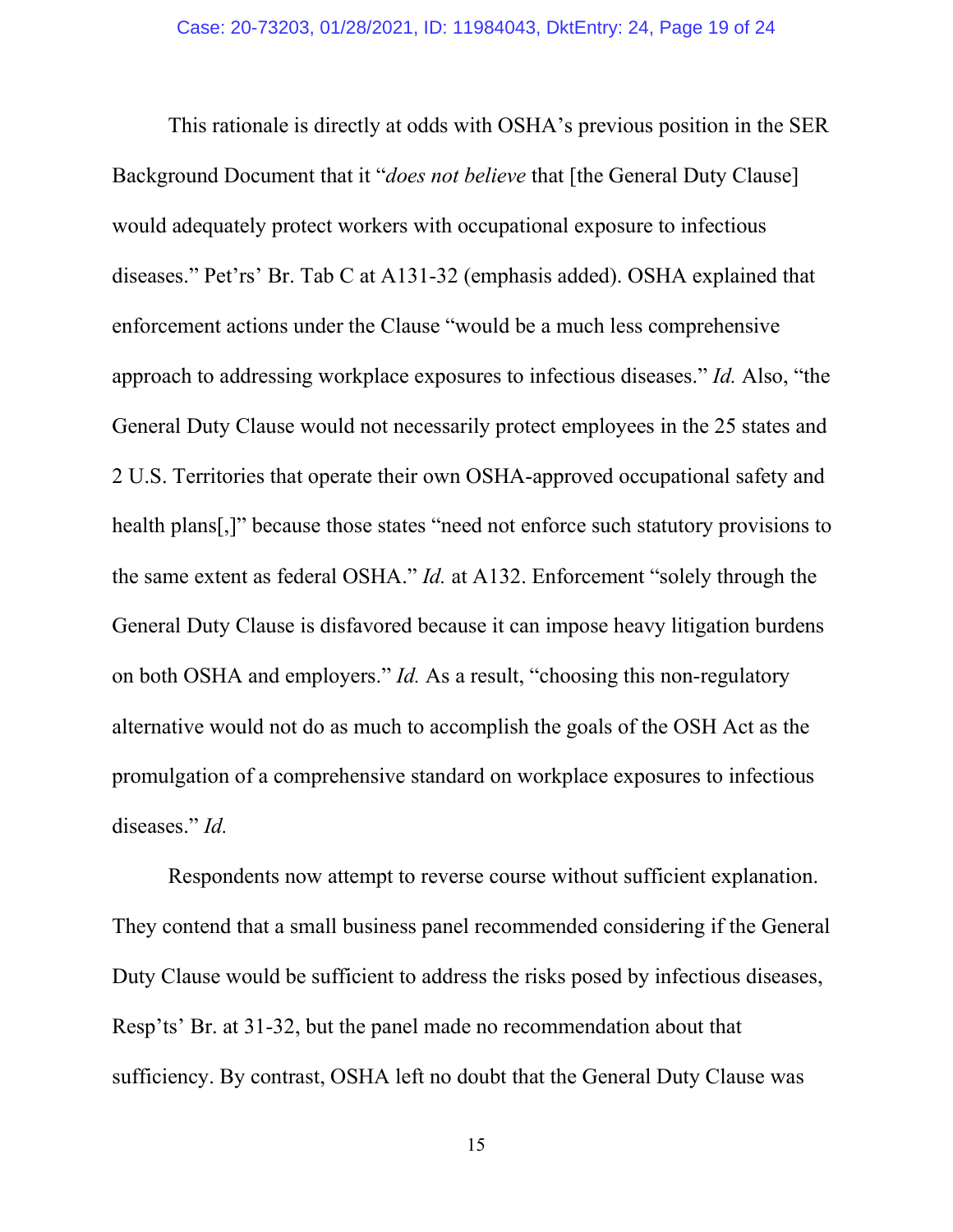#### <span id="page-19-0"></span>Case: 20-73203, 01/28/2021, ID: 11984043, DktEntry: 24, Page 20 of 24

insufficient to protect workers from infectious diseases. No court has found a delay of this length to be reasonable, let alone on grounds that the agency had so thoroughly disclaimed previously. *See In re Nat. Res. Def. Council, Inc*., 956 F.3d 1134, 1139 (9th Cir. 2020) ('"[The D.C.] Circuit,' has held that a 'six-year-plus delay is nothing less than egregious.' Our own case law is no different.") (citations omitted).

<span id="page-19-2"></span><span id="page-19-1"></span>Respondents then attempt to contort the third and fifth *TRAC* factors (the extent to which human health and welfare are at stake) to their benefit. Courts are more willing to compel action when the regulated matter affects public health. *Auchter*, 702 F.2d at 1154; *see also Natural Res. Def. Council*, 956 F.3d at 1142 (explaining that the agency's "years-long delay on this critical matter of public health has been nothing short of egregious"). Yet Respondents argue that the severity of the pandemic counsels *against* further action on the standard because the "current enforcement approach" under the General Duty Clause is a more effective use of agency resources. Resp'ts' Br. at 33-34.

There are several problems with this argument. First, it again relies on the efficacy of the General Duty Clause to address this risk, which OSHA previously found wholly deficient. Second, the Court need not ignore the overwhelming publicly available evidence that OSHA's enforcement approach has failed in practice. Despite the actions that OSHA touts, the number of healthcare workers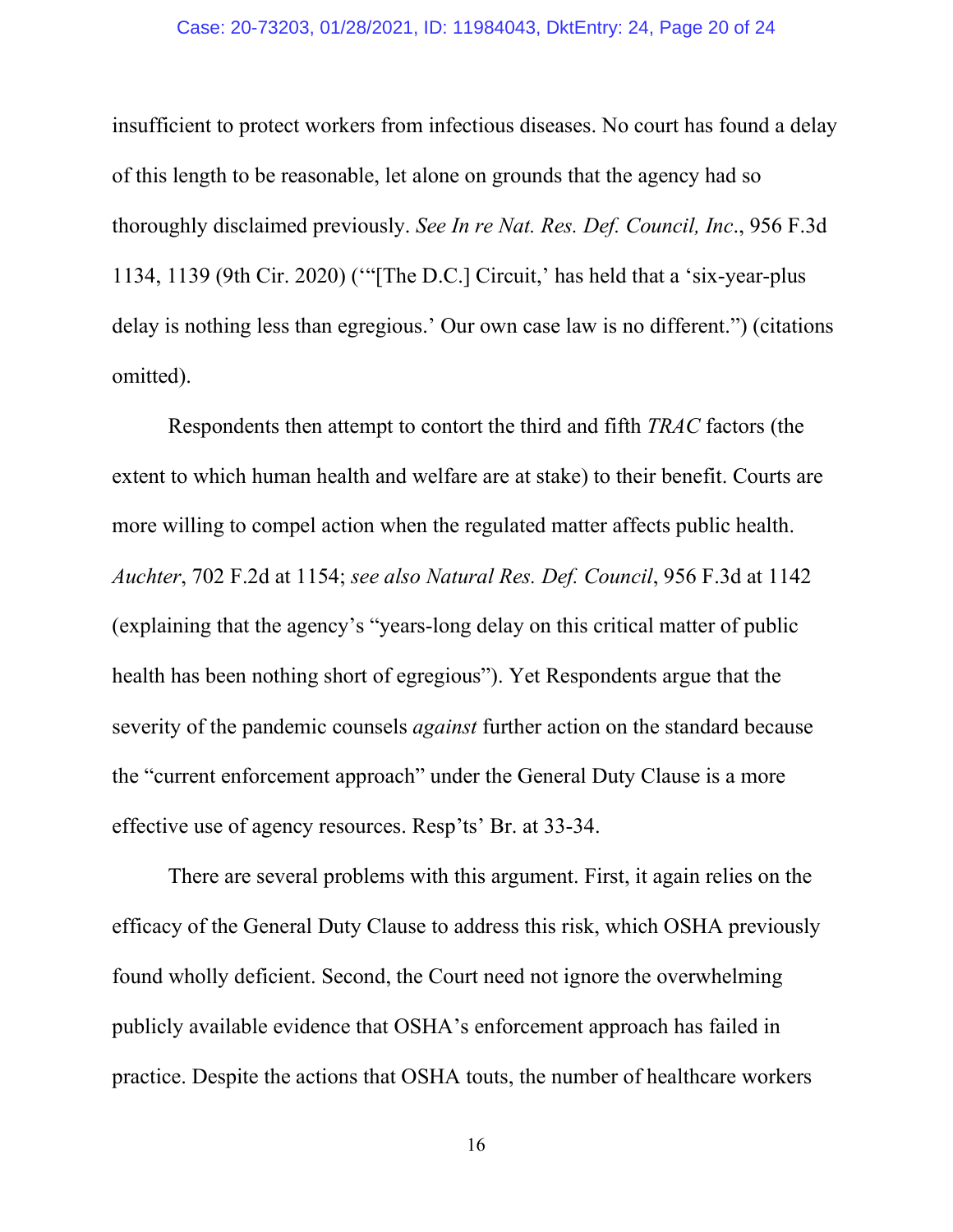#### Case: 20-73203, 01/28/2021, ID: 11984043, DktEntry: 24, Page 21 of 24

infected and dying from just one infectious disease has risen dramatically since Petitioners filed this action just a few weeks ago.<sup>[8](#page-20-2)</sup> It does not stand to reason that measures OSHA publicly stated were insufficient, and that have proven insufficient, absolve it of its duties under the OSH Act to issue a standard. Finally, the argument fails to consider the risks of all non-COVID diseases, both those that already exist and those around the corner. With public health at stake, OSHA "must move expeditiously to consider and resolve the issues before it." *Pub. Citizen Health Resource Grp. v. Comm'r, FDA*, 740 F.2d 21, 34 (D.C. Cir. 1984).

<span id="page-20-1"></span><span id="page-20-0"></span>Similarly, Respondents argue that the fourth *TRAC* factor (effect of mandamus on other agency priorities), also weighs in their favor because the promulgation of a standard, OSHA's strongest and most effective tool, would divert too many resources during the pandemic. Resp'ts' Br. at 34. This argument glosses over the amount of work that has been completed on the Standard over the past decade, including data and comments gathered from OSHA's Request for Information, stakeholder meetings, and the SBREFA process (which resulted in the SER Background Document and proposed regulatory framework). It also disregards the OSH Act's mandate that OSHA "give due regard to the urgency of the need" for a new standard in setting priorities. 29 U.S.C.  $\delta$  655(g). The risks posed by infectious diseases warrant the prioritization of the Standard, especially

<span id="page-20-2"></span><sup>8</sup> *See* CDC, *supra* n. 1.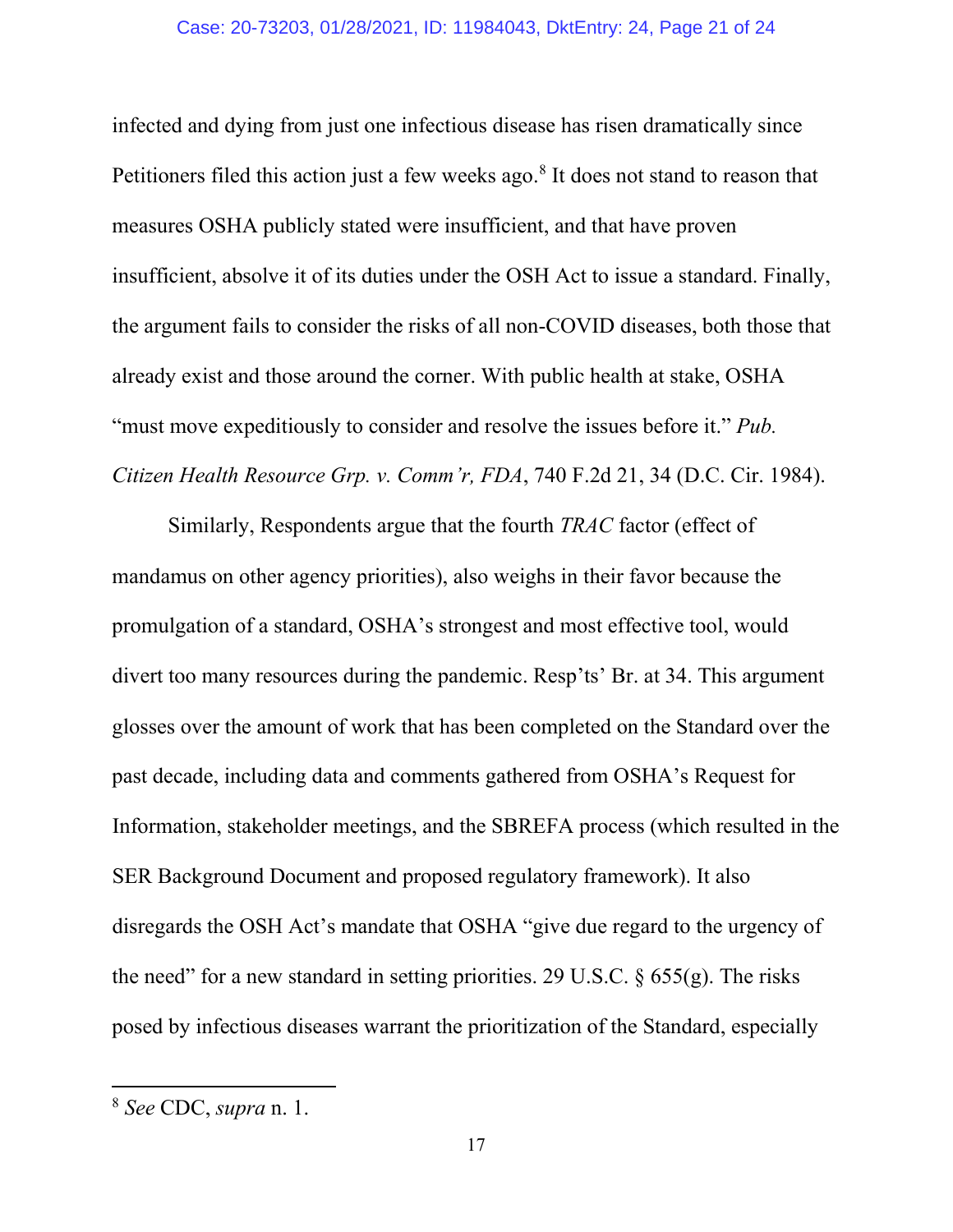because OSHA has not indicated what matters would be disturbed by a speedier rulemaking and why those matters should take precedence. *See Auchter*, 702 F.2d at 1158 (explaining that "[n]one of [OSHA's other] proceedings appear to approach in urgency the need for prompt issuance of a new EtO exposure standard, and OSHA has provided us with no reasoned explanation why it has protracted the EtO rulemaking despite the documented risks to workers' lives ....")*.* Thus the Court should mandate that OSHA issue an NPRM and prioritize this rulemaking.

### <span id="page-21-0"></span>**CONCLUSION**

Petitioners respectfully urge this Court to issue a writ of mandamus compelling OSHA to issue an NPRM for the Infectious Diseases Standard within 90 days of the Court's mandamus order and prioritize the rulemaking.

Dated: January 28, 2021 Respectfully submitted,

/s/ *Michael C. Martinez* Michael C. Martinez Jeffrey B. Dubner Sean A. Lev Democracy Forward Foundation P.O. Box 34553 Washington, DC 20043 Telephone: (202) 448-9090 Facsimile: (202) 701-1775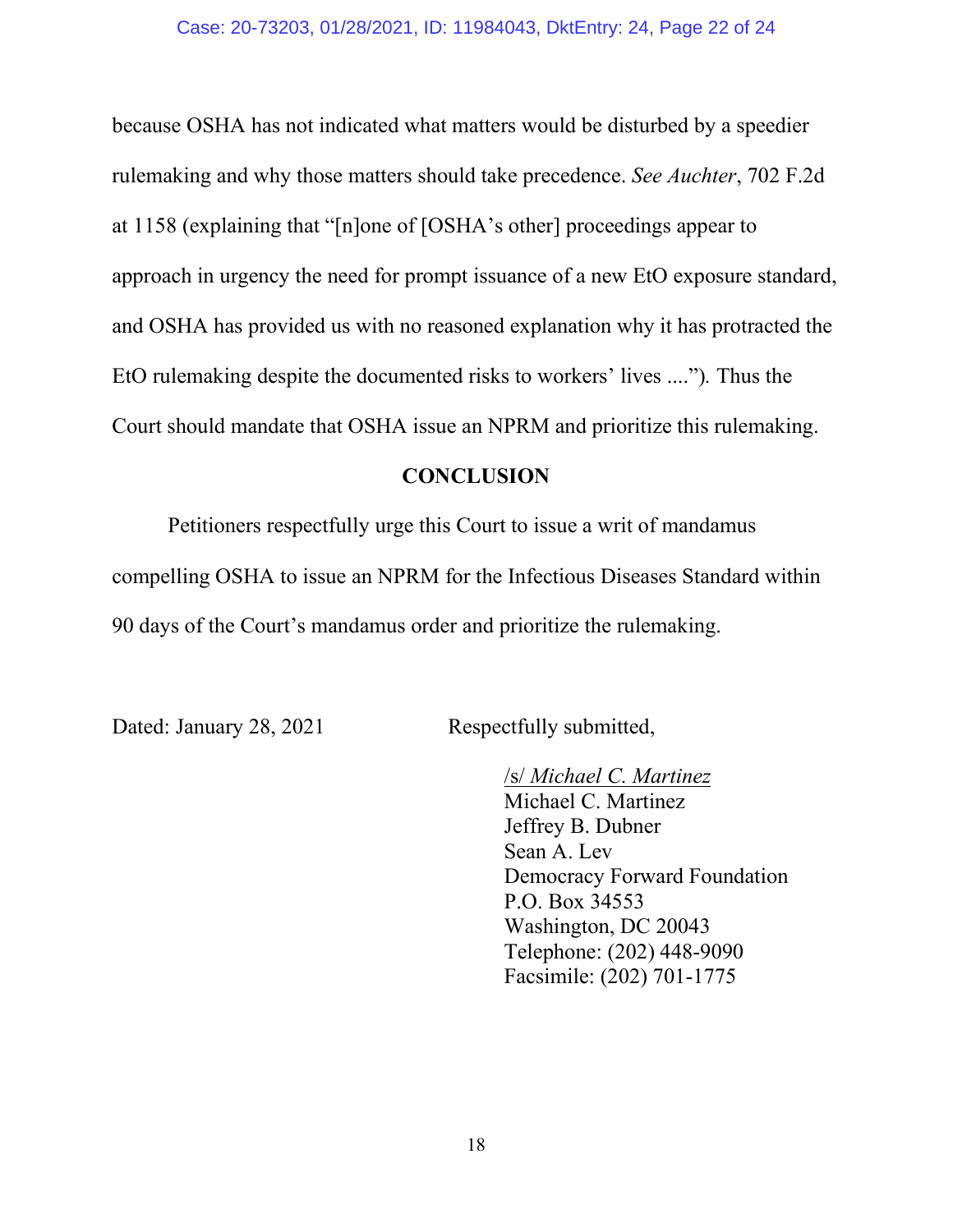## **CERTIFICATE OF COMPLIANCE**

This reply in support of Petitioners' writ of mandamus complies with the type volume limitation of Ninth Circuit Rules 21-2(c) and 32-3 because it contains 4,139 words, which is fewer than 280 times the 15-page word limit (4,200), excluding the parts exempted by Federal Rules of Appellate Procedure 21(a)(2)(C) and  $32(f)$ .

The petition also complies with the typeface requirements of Federal Rule of Appellate Procedure 32(a)(5) and the type style requirements of Federal Rule of Appellate Procedure 32(a)(6) because it has been prepared in a proportionally spaced typeface using Microsoft Word 14-point Times New Roman font.

Dated: January 28, 2021 */s/ Michael C. Martinez* Michael C. Martinez

*Counsel for Petitioners*